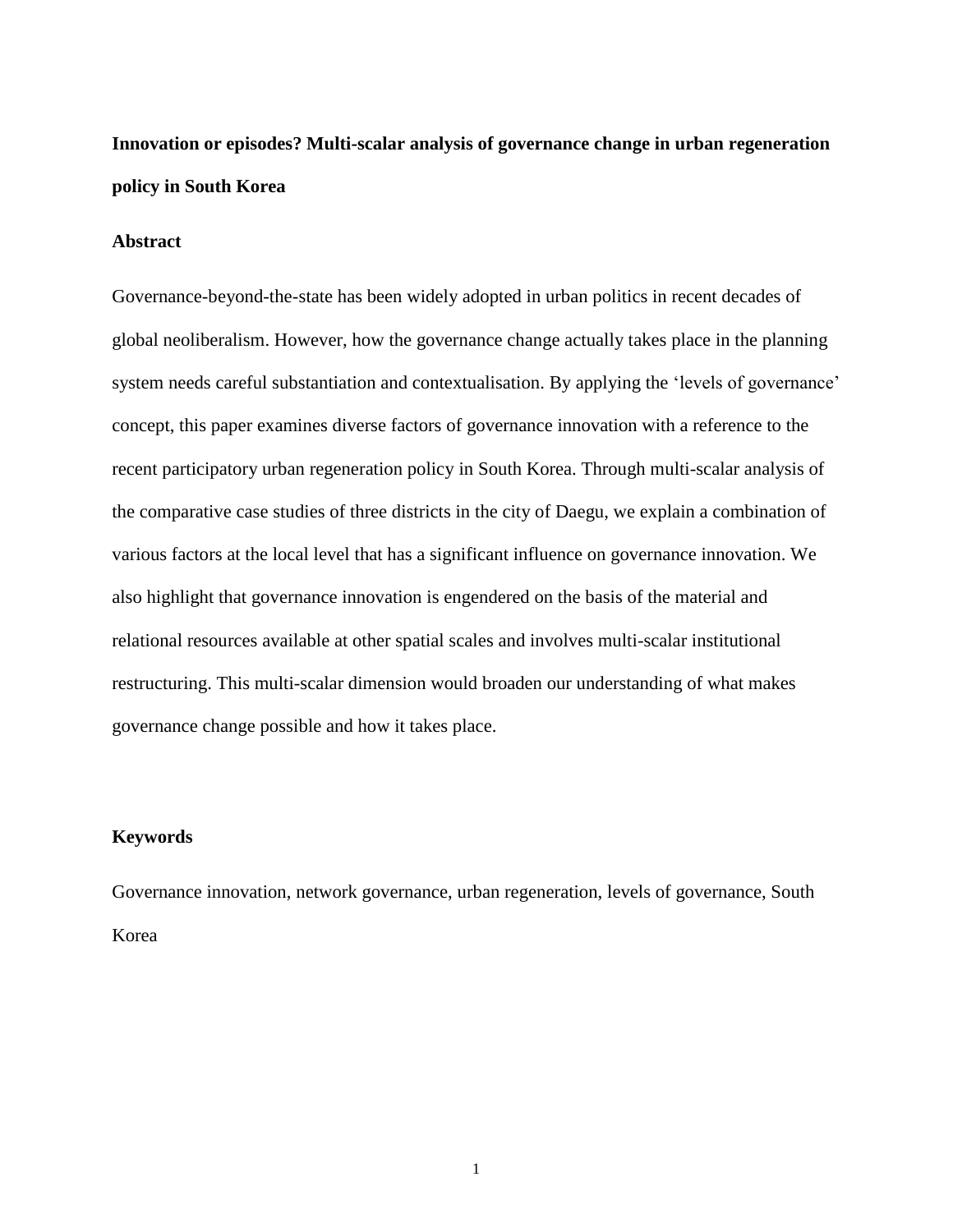#### **Introduction**

Under the neoliberalisation, 'governance-beyond-the-state' or 'network governance', which emphasises the roles of private economic actors and civil society in decision-making, has emerged as an institutional arrangement to solve urban problems (Eikenberry, 2007; Jessop, 1998; Rhodes, 1996; Stoker, 2004; Swyngedouw, 2005). This change in governmentality has usually accompanied a restructuring of the institutional arrangements in traditional governments (Brenner, 2004; Healey, 2006; Swyngedouw, 2004, 2005). Despite the continued debates over ambiguous accountabilities and conflicts among different actors (Davies, 2005; Jessop, 1998), network governance has gained much legitimacy, as it allows for collective decision-making and effective use of the local resources (Bekkers & Edwards, 2007; Harvey, 2003; Sorensen & Torfing, 2005).

However, whether this new governance has been successfully established in the formal institutional arrangements is still debatable. Swyngedouw (2005) warned that new forms of governance could simply be instrumentalised without becoming 'enduring' regulation modes. From the institutionalist perspective, this could be depicted as the failure of governance innovation (Healey, 2006; Paddison, 2002). Thus, it is important to know what factors make the opportunity for governance change and how it takes place (Hohn & Neuer, 2006). Healey (2006) argued that enduring 'governance innovation' occurs when a new mode of governance has the capacity to transform from a sporadic and ephemeral *episode* to a more sustaining *process* on the basis of consensual *cultural assumptions*. Drawing on her different 'levels of governance' concept, this paper examines the rise of new governance in South Korea's urban regeneration policy.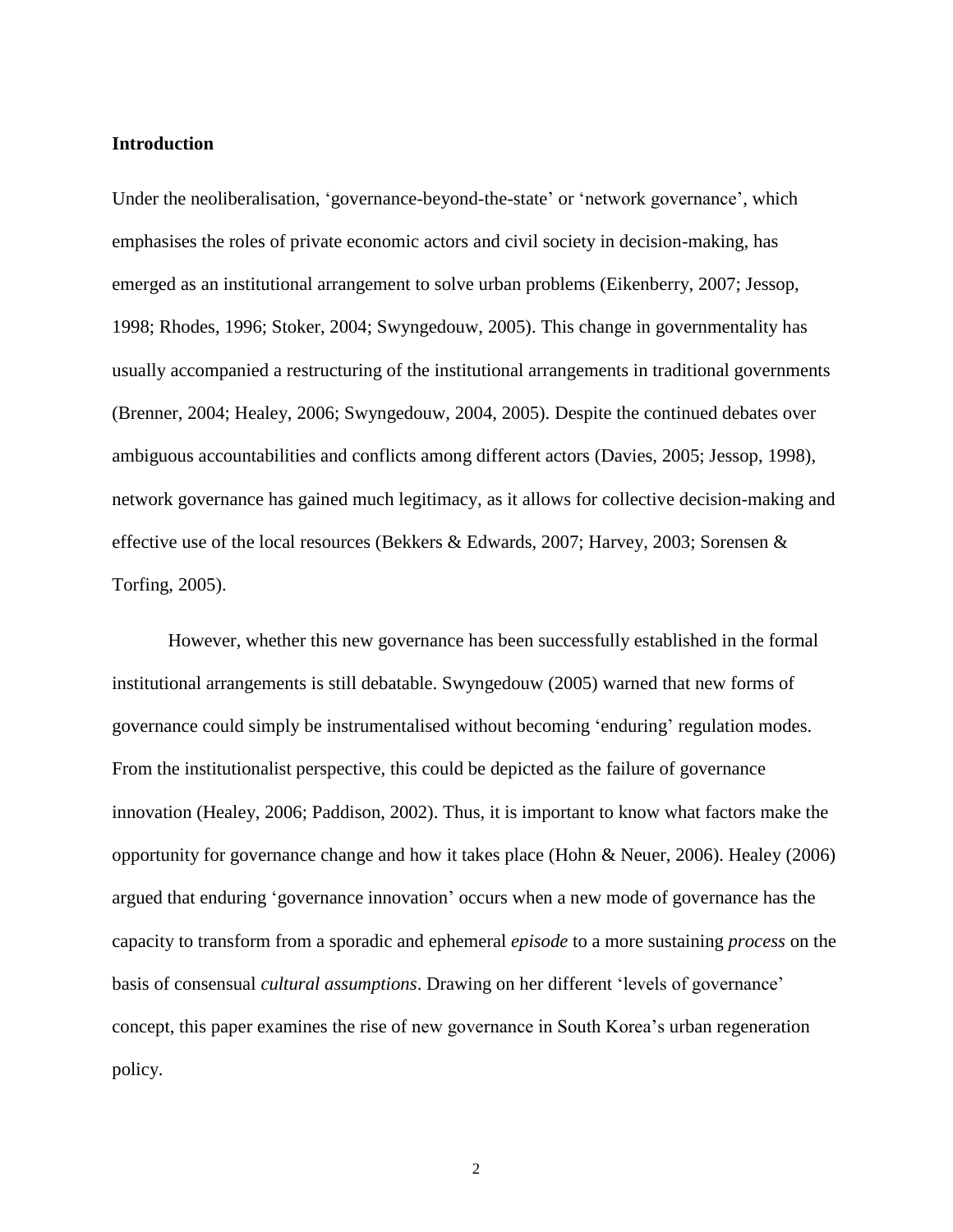In the past decade, urban governance in South Korea ('Korea' hereafter) has experienced significant restructuring. The top-down approach that has long dictated Korea's planning under a highly centralised system has been weakening alongside the recent rise of civil society, and there has been an increasing pressure for civic engagement to be incorporated in the planning processes (Park & Lee, 2009). This governance change has been notably salient in the urban regeneration policy. Amid the national state's support for inclusive planning, many municipalities have strived to work in partnership with other sectors of the society for local regeneration projects (Oh, 2013). The public sector, local businesses, and residents have begun to develop diverse forms of governing groups to initiate and monitor the projects.

However, it is yet uncertain whether this new mode of governance has been 'institutionalised' in the planning processes, such that subsequent projects can perform on similar platforms and reap similar successes in Korea. Moreover, the institutionalisation may vary among local governments under Korea's decentralised political system, which began in 1995. How governance change takes place in association with specific local capacity and contexts in Korea deserves a detailed examination. This paper delves into the dynamics that involve the institutionalisation of the new mode of governance in the planning system that was once predominated by state-led urban interventions. Instead of evaluating the normative outcome of governance innovation, the main aim of the paper is to identify factors at play in the process of institutionalisation of new governance, with a particular focus on multi-scalar analysis.

The discussions in this paper contribute to the literature on governance innovation by providing multifaceted accounts of the dynamics and challenges of governance transformation in the planning domain. Conceptually, this paper seeks to adapt and further enhance Healey's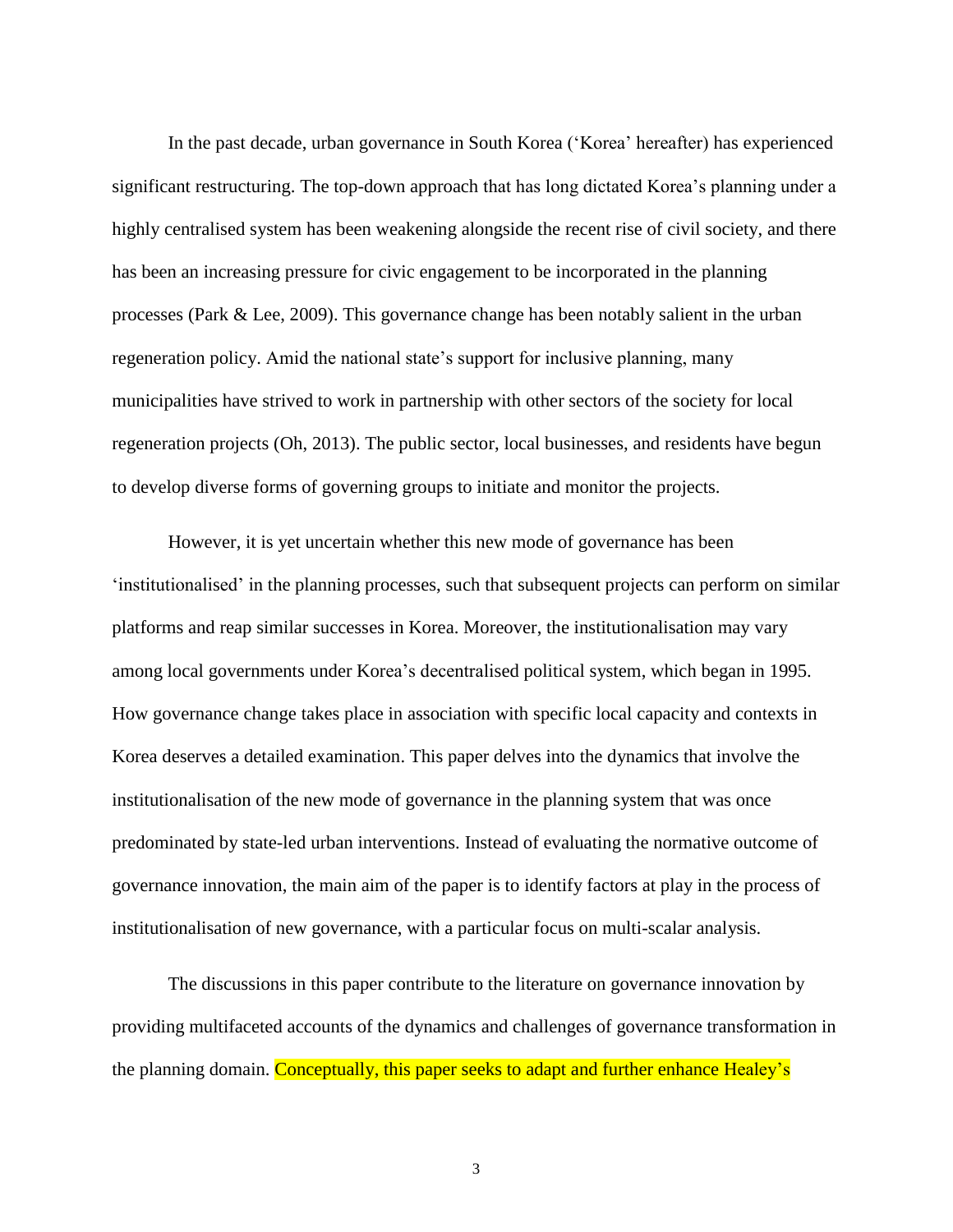concept of governance innovation by placing emphasis on multi-scalar analysis (in addition to Healey's original emphasis on different levels of governance) to more aptly be applied to a country (such as Korea and many other countries outside the Western democracies) that has been under highly centralised system but now driving big changes towards more localised and participatory governance. Empirically, it informs and analyses the latest practices in participatory urban regeneration in Korea, highlighting the factors that have been important in institutionalising the new governance.

The rest of the paper is organised as follows. First, we explore scholarly debates on governance innovation and its driving forces in the literature. We then illustrate the new mode of governance in Korea's urban regeneration strategies and, in the process, develop an analytical framework for our study. In the subsequent section, we introduce our case of Daegu Metropolitan City, including its new city-level urban regeneration programs and more detailed and comparative examination of its three districts' participatory urban regeneration using our analytical framework. Drawing on the findings, we end the paper by providing discussions and implications for the contextualised governance innovation.

### **Institutionalisation of the urban governance innovation**

In today's neoliberalisation and globalisation, cities have been unleashed into the global intercity competition with significantly changed governance, which has been captured in concepts such as the 'new state space' (Brenner, 2004), 'entrepreneurial public management' (Harvey, 1989), and 'glocalisation' (Swyngedouw, 2004). In these changed forms of governance, the importance of networks of various actors has been highlighted under the 'network governance'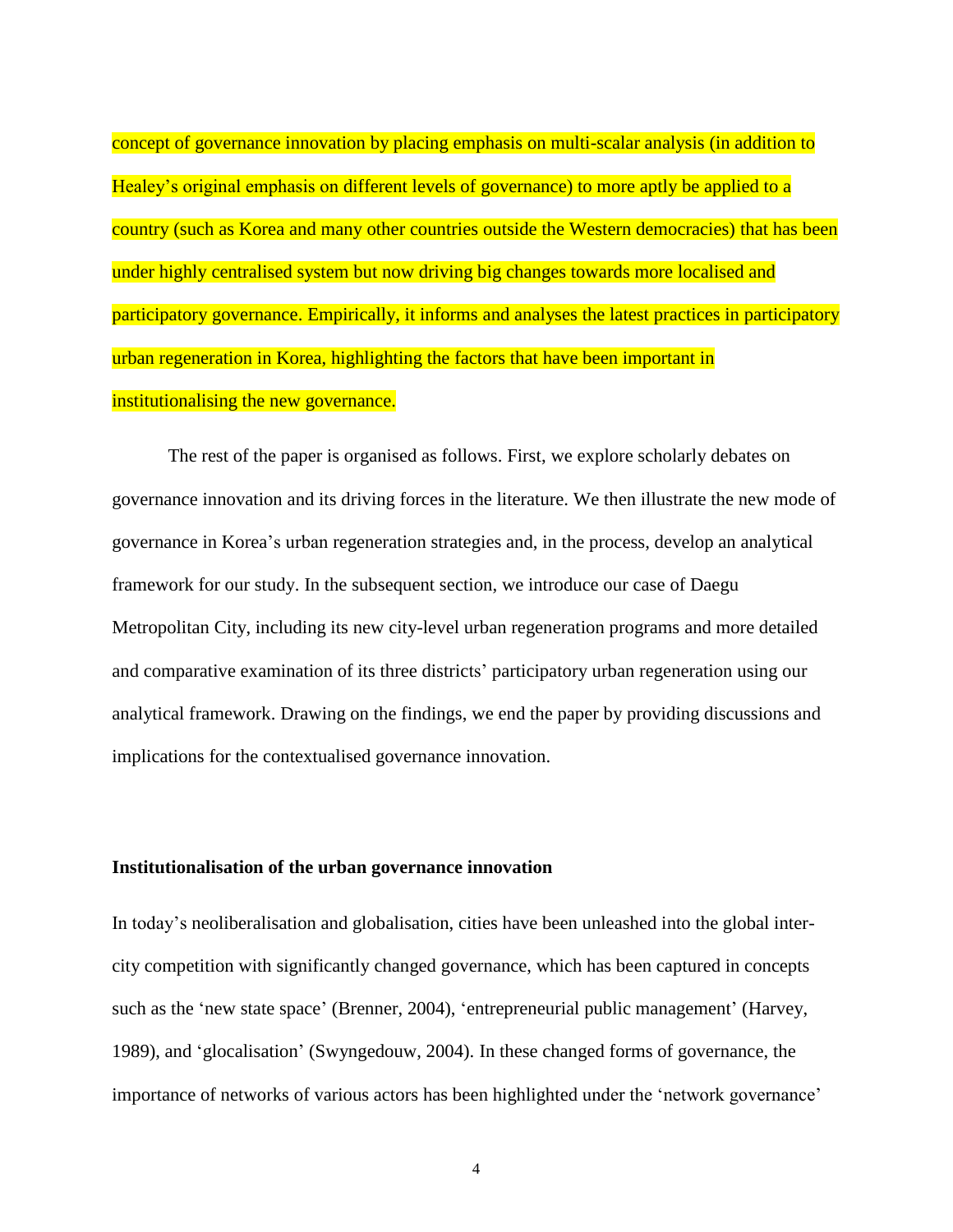thesis (see Jessop, 1998; Rhodes, 1996). According to Rhodes (1996), network governance refers to collaborative decision-making by 'self-organising, inter-organisational networks' (p. 660) based on autonomy and mutual trust in a decentralised system. It thereby differs from the traditional hierarchical governance, where the government has a central role in managing others.

In the planning sphere, area-based, project-oriented networks of actors have increasingly been important in urban governance (Paddison, 2002), especially in many of the Western planning practices (see Gallent & Robinson, 2012; Muir, 2004). Recently, signs of a similar trend are beginning to be observed in developed Asian democracies, which had been associated with top-down government-centred planning practices (see Cho & Križnik, 2017; Harada & Jørgensen, 2016; Ng, 2018). However, the signs of new changes need to be 'institutionalized in the routines of governance practices' (Healey, 2006, p. 305) if they are not to be short-lived. Institutional rearrangements here do not simply denote organisational restructuring of multiple government bodies, but rather concern the processes of collective actions by relevant actors (Pierre, 1999).

In fact, Healey (1999, 2004) suggested a 'sociological institutional' approach which, while approving the role of 'institutions' in forming social action, highlights the important working of social interaction among actors and cultural resources (e.g., norms, values, knowledge) of a particular time and place. Here, she explained the governance innovation by using the operational terms: 'episodes', 'processes', and 'cultural assumptions'—the three 'levels of governance'. Episodes refer to particular events or experiences of new governance practices whether in the area of new network formations, discourses, or regulatory practices. For these episodes to be sustainable, they need to move to the next level, i.e., governance processes—as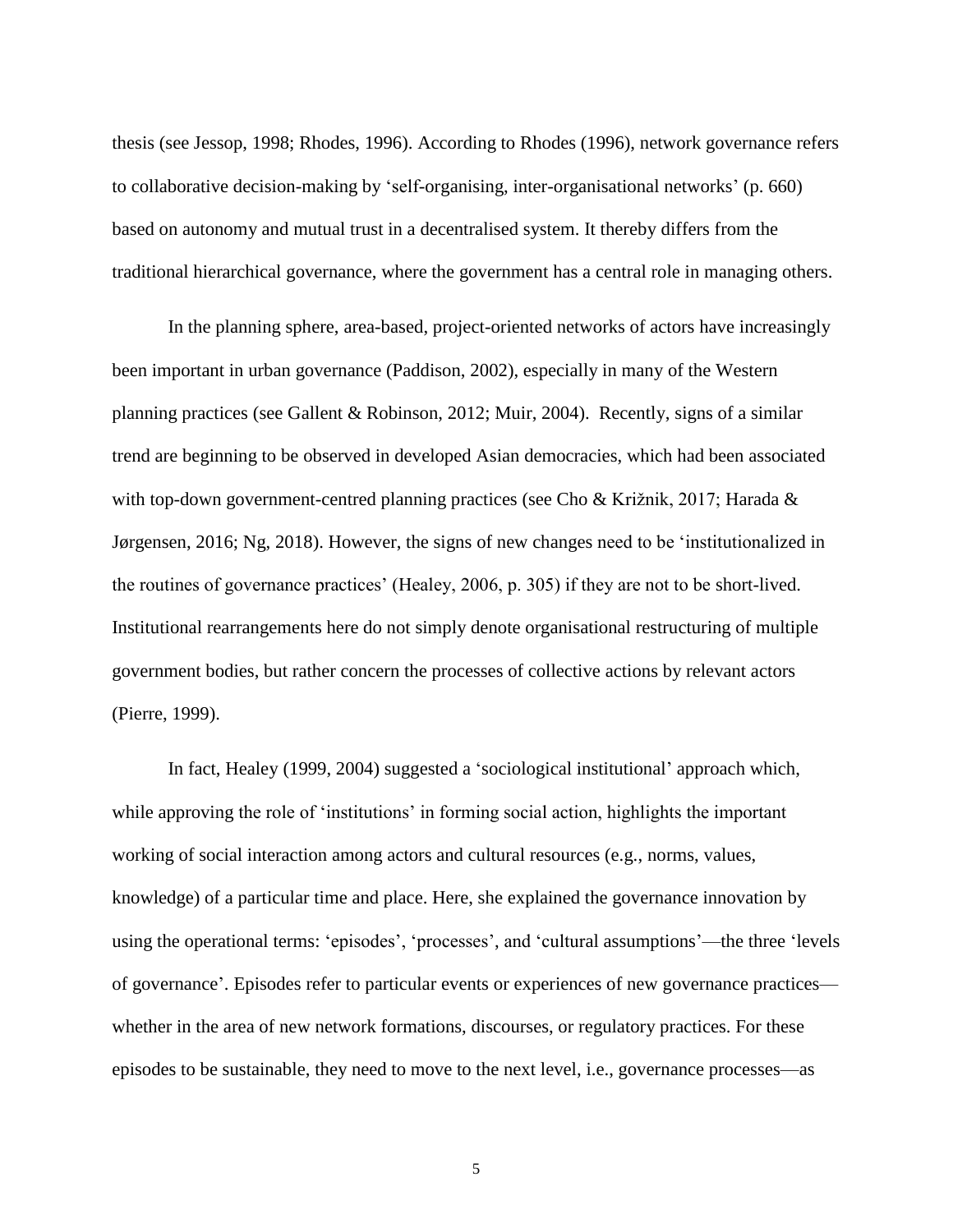established discourses, networks, or regulations. In other words, new concepts and discourses in the form of episodes need to translate into the 'taken-for-granted' governance processes (Healey, 2006, p. 306). This transition would involve breaking through the resistance embedded in the established system, which can be referred to as 'punctuation of path-dependencies' (Peters et al., 2005, p. 1297). Finally, cultural assumptions are the level at which certain governance practices and agendas are generally accepted in the society. The formation of a new governance concept often engages complex social relations among the governments, social organisations, lobby groups, and individual citizens. Therefore, aligned cultural assumptions in the society would help legitimise and sustain resonating governance innovation. Although the three levels of governance are thus mutually interrelated, they can be analysed separately in light of the different temporalities assigned to each level.

In addition to the different levels of governance innovation process, there is a question of what triggers and drives it, punctuating the path-dependency of policy governance. Because governance involves cooperative relations between the public sector and the private sector, specifically the civil society (Davies, 2005; Rhodes, 1996), identifying the drivers of governance change requires an examination of both the *government* and *the civil society*. Depending on whether the former or the latter has more power in shaping urban outcomes, literature has often identified them as top-down or bottom-up approaches, respectively, and has produced insights and normative values of each strategy (e.g., Fromhold-Eisebith & Eisebith, 2005; Gualini, 2002; Mommaas, 2004; Lidegaard et al., 2018). However, Healey et al. (2002) perceive the essence of urban governance to lie on the dynamic interactions between the actors from these two spheres. In this paper, we also intend to regard the capacity of the coalesced initiatives comprised of the government and the civil society for collective actions as *institutional capacity* (Healey et al.,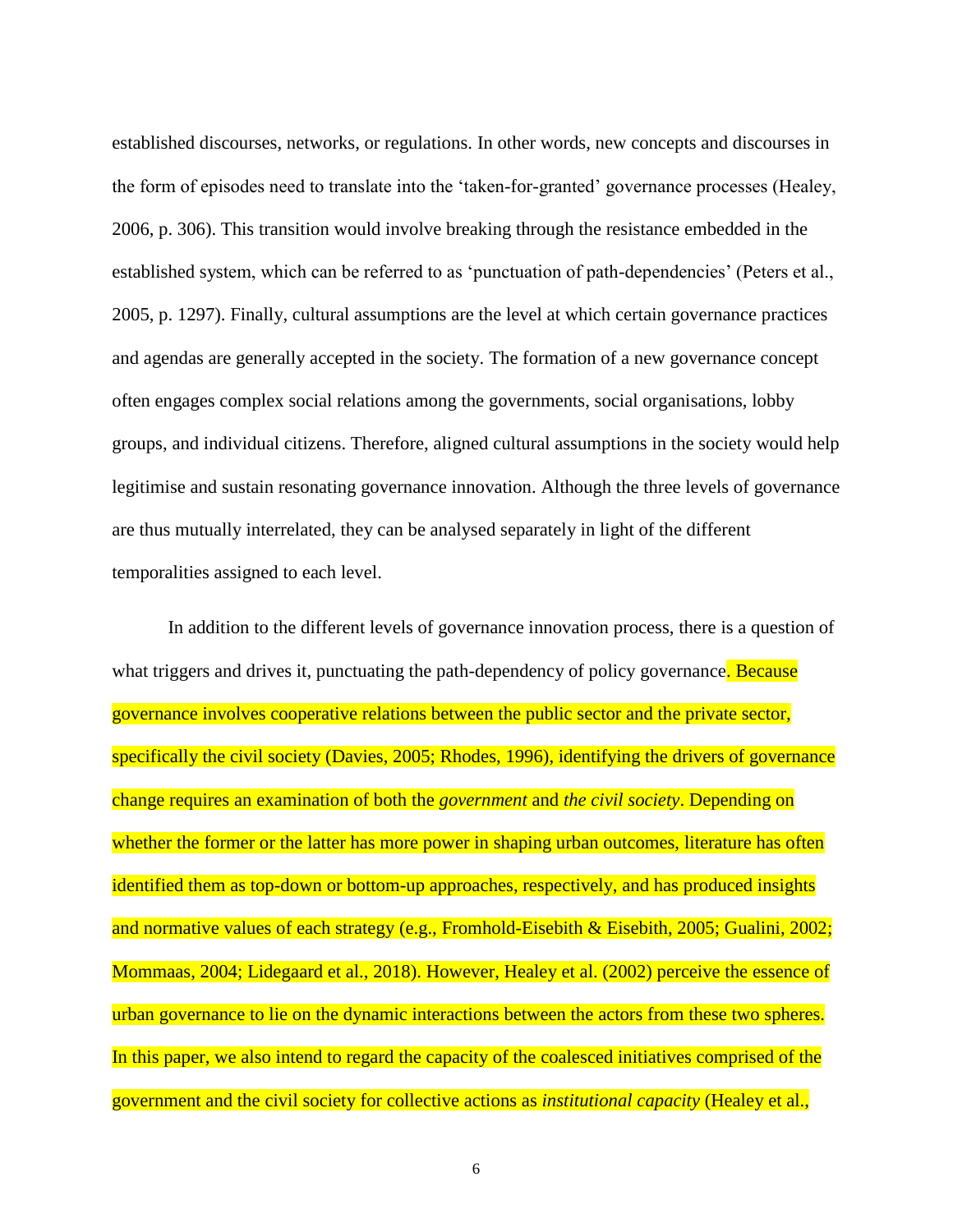2002) and focus on elucidating how knowledge resources, relational resources, and political resources are mobilised by the initiatives in the process of institutional capacity building (Booher & Innes, 2002; Healey, 2006).

Despite our view of intertwined social relations among various actors as the basis of building institutional capacity, there is a need for multi-scale analysis of governments, especially where the governments have exerted strong influence in urban politics, such as in Korea. Because of Korea's relatively nascent local democracy, we expect that social actors and resources involved in governance transformation to be varied across different spatial scales of governments, and also their relationships to be dynamic, rather than static (Fig. 1). This paper thus argues that the new urban regeneration governance in Korea is an *inter-scalar, multidirectional* process. In the remaining parts of our paper, we use this analytical framework to examine the dynamics of the governance change, which is contextualised in the case studies of new urban regeneration policy in Korea.



**Multi-scalar interaction** 

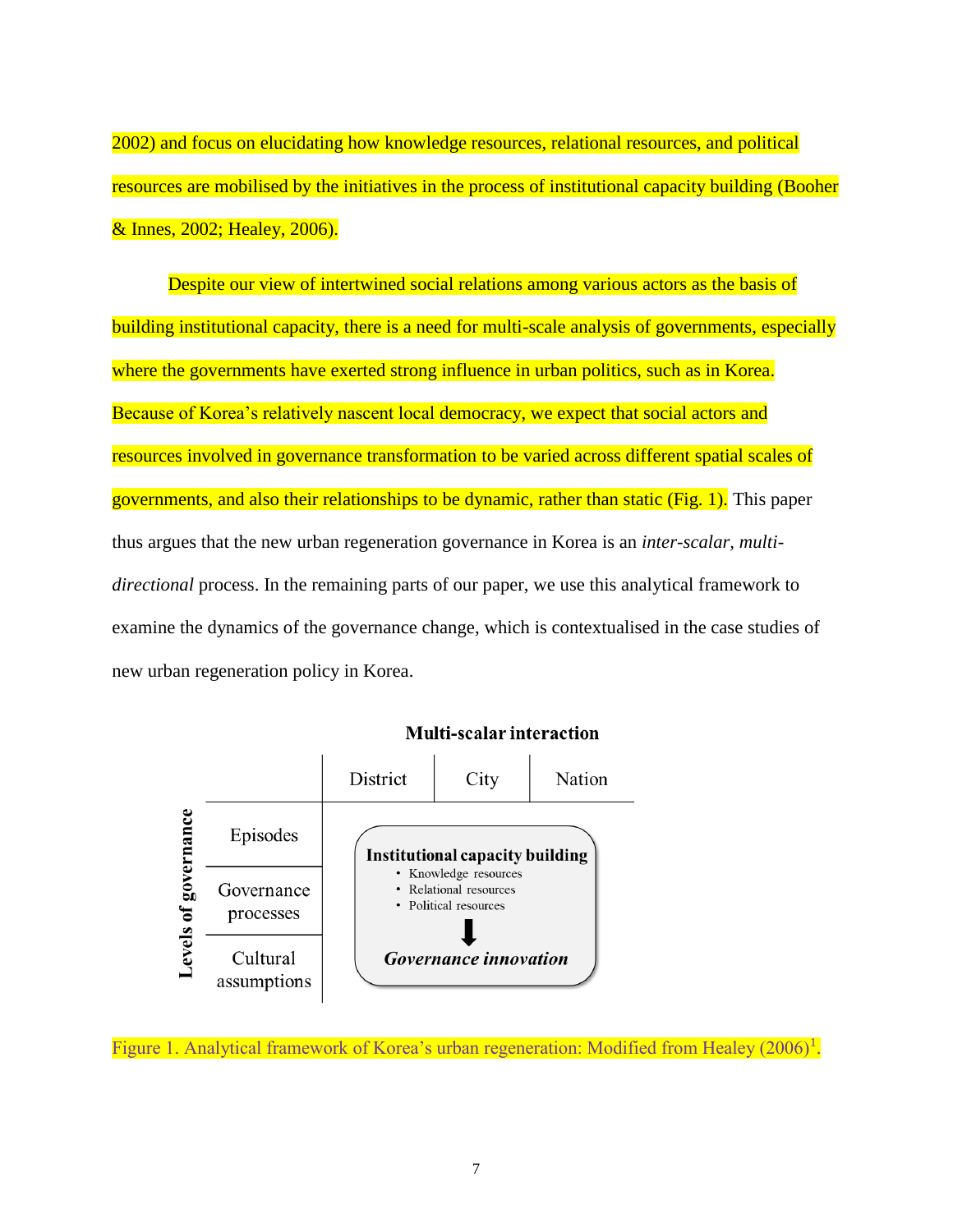#### **The rise of new governance for participatory urban regeneration in Korea**

Korea's new urban regeneration policy took off in the late 2000s. Before then, regeneration mostly involved market-driven and wholesale development of high-rise residential complexes, replacing existing housing stock. Since the 1980s, the speculative investments in redevelopment projects have been concentrating in the areas where sufficient surplus profits were guaranteed, displacing poor renters and destroying the pre-existing sense of community (Bae et al., 2005; Shin, 2009). At the same time, deteriorating neighbourhoods with limited development potential have been left unattended without proper measures to maintain amenities and infrastructure (KRIHS, 2013). To address these pitfalls, in 2007, the national government announced a new planning goal of 'Building a Liveable City', which focused on improving the quality of urban life and revitalising community solidarity. The new plan then paved the way for Korea's first urban regeneration policy framework, launched in 2010 (Kim & Kim, 2016).

The newly set goal of the urban regeneration policy emphasised an inclusive approach based on community participation and capacity building and launched various funding schemes to support local initiatives (KRIHS, 2013). This new approach can be considered a milestone in Korea's urban renewal history, in that the government statutorily specified community participation in the urban renewal processes and committed constant financial support for the new governance of regeneration (Hong et al., 2013). Under the scheme, local initiatives comprising diverse local actors have been required to come up with innovative urban regeneration strategies, in order to competitively bid for national grants. When selected, the national grant would usually cover 50 percent of the local project costs, while the rest are matched by local governments.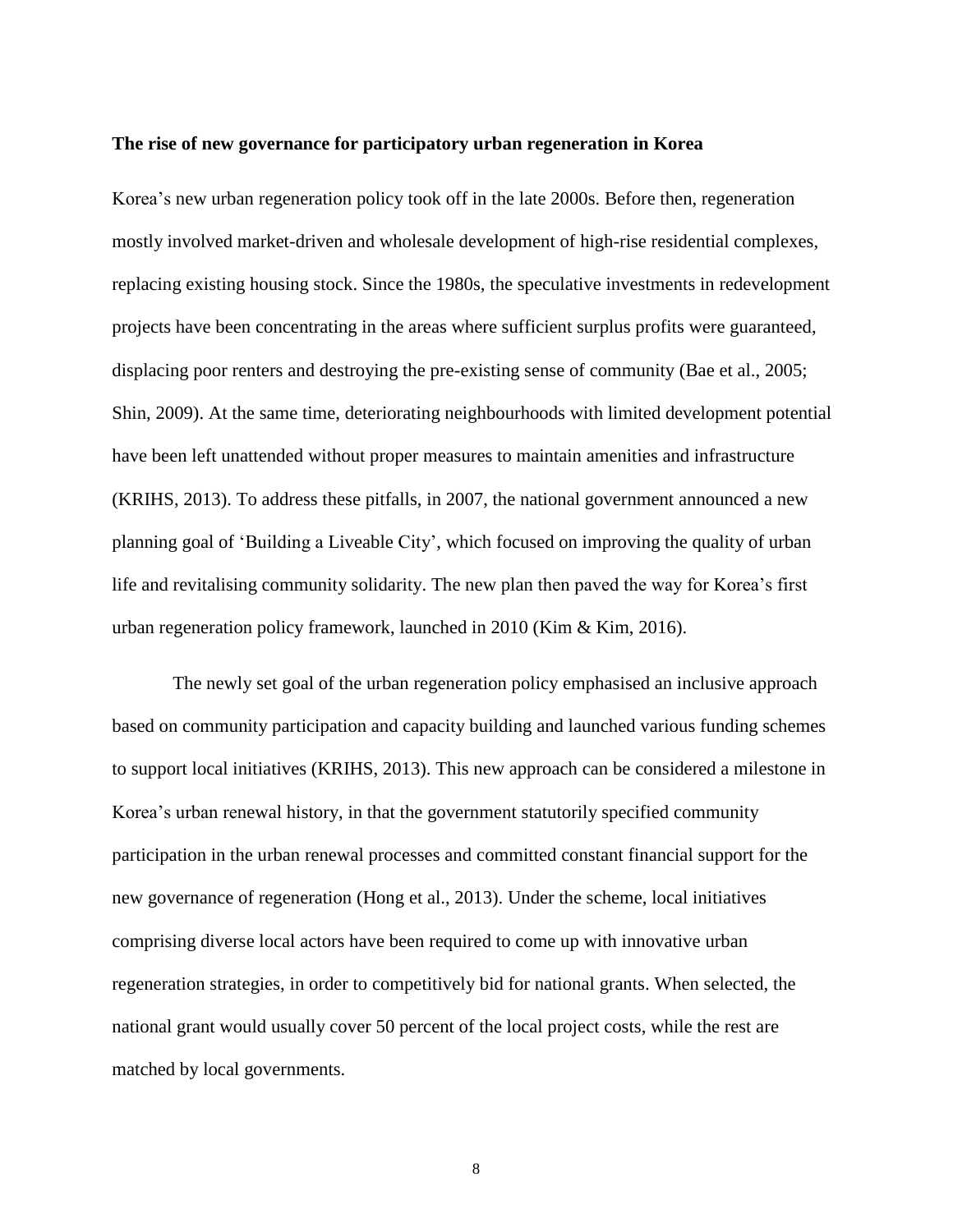The new scheme is important because, as a national report revealed, about 67 percent of Korean cities were suffering from urban decline in the form of depopulation, economic recession, or physical deterioration, and 70 percent of them were lacking financial and administrative capacity to counter the problem on their own (URIS, 2014). The availability of a national grant and its selection criteria led to a number of local governments immediately seeking to reconstruct their own institutional arrangements. They set up intermediary organisations<sup>2</sup> to assist in community engagement in the regeneration projects and to mediate the communications between governments and local communities (Kim, Y. S., 2017). However, the most critical process under the new scheme is at the district level, as it emphasises local community capacity building and active participation of local residents.

The success of the participatory urban regeneration ultimately depends on whether or not governance innovation actually takes place on the ground at the district level, amid the nationally laid out new institutional framework. In this paper, we assume the institutionalisation of the new governance processes at national and city levels as a given context and focus on analysing specifically the district-level governance innovation. When narrowing down to examine the district level governance changes, which involve multi-scalar interactions, the axes of Figure 1 continue to be relevant. We thus adopt them as our analytical framework, including the examination of the factors, to examine our cases in the Daegu Metropolitan City (or simply 'Daegu').

**Dynamics of governance innovation: Comparative case studies of three districts in Daegu, Korea**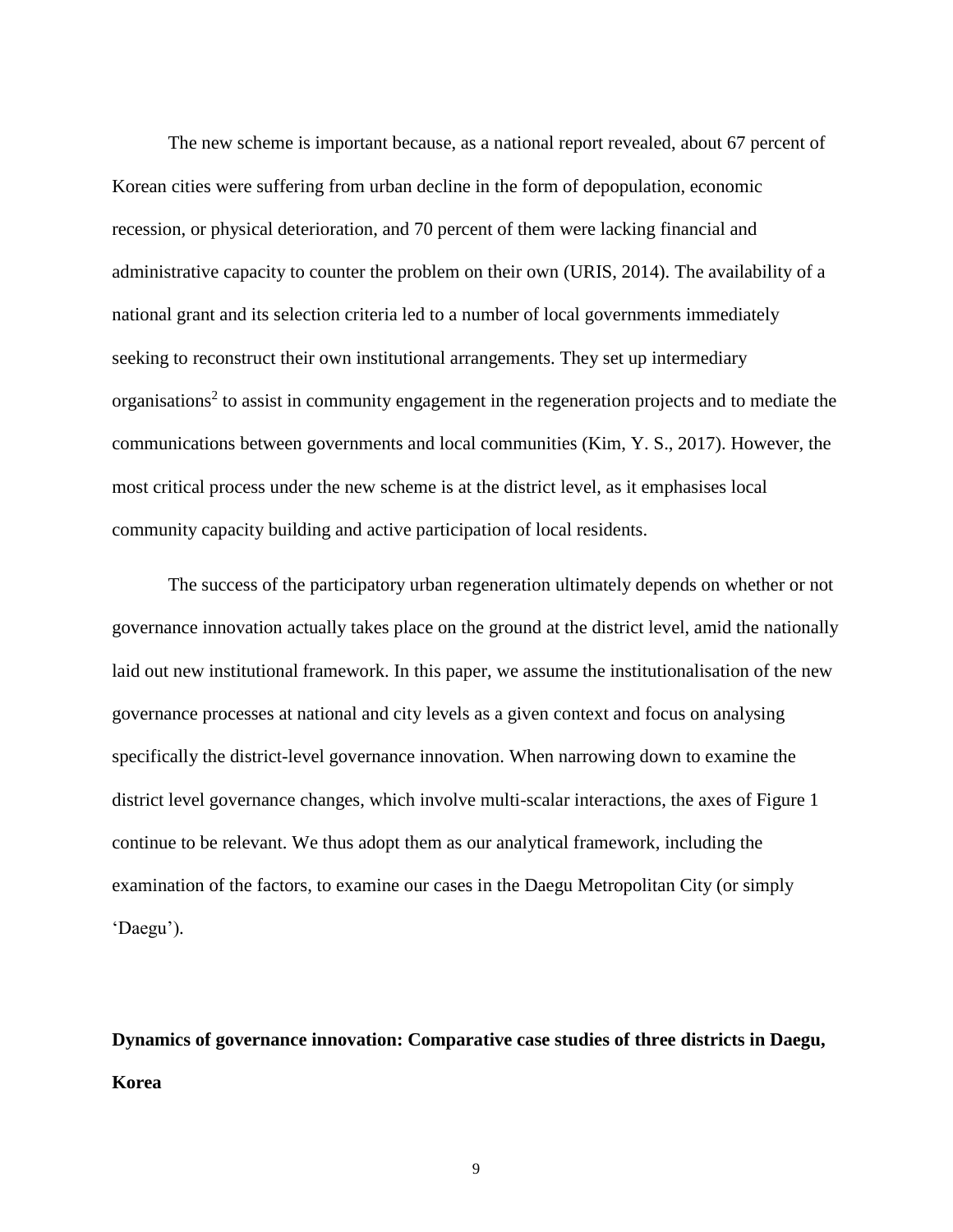Daegu is the fourth largest city in Korea and comprises about 2.5 million people. Despite being one of Korea's eight metropolitan cities, Daegu has experienced continuous depopulation, slow growth, and deterioration of the inner-city areas, especially since the Asian financial crisis in the late 1990s (Joo & Seo, 2018). Further exacerbating the challenge of declining inner cities, the suburban expansion in the 1990s has been accelerated by new town developments in the outskirts. In order to tackle the uneven urban growth problem, the Daegu Metropolitan Government (DMG) has set out community engagement programs to carry out urban regeneration projects since 2009 (Joo & Seo, 2018). DMG has organised the 'Community Participatory Planning School (community design workshop)' annually to promote civic engagement in the planning processes for urban regeneration projects and held 'Open Urban Regeneration Academy (community education program)' to help citizens better understand the goals of this new mode of project management. DMG also established a city-level intermediary organisation—Daegu Creative Urban Regeneration Centre (DCURC)—in 2015 to coordinate its district-level intermediary organisations—Urban Regeneration Support Centres (URSC)—which are commissioned by district offices and operated by non-profit organisations (NGOs). DMG has also assisted the district offices in submitting their urban regeneration proposals to the national government and provided part of the financial support for the selected projects under the matching fund mechanism.

Daegu has a total of seven districts (*gu* in Korean) and one county (*gun* in Korean). While some districts have continued to successfully form networks and mobilise local knowledge and relational resources for their regeneration projects, other districts have been rather slow in their governance change (interview with a civil servant of DMG, 2016). The three districts we examined are Jung-gu (the 'central district' comprising the old downtown of Daegu),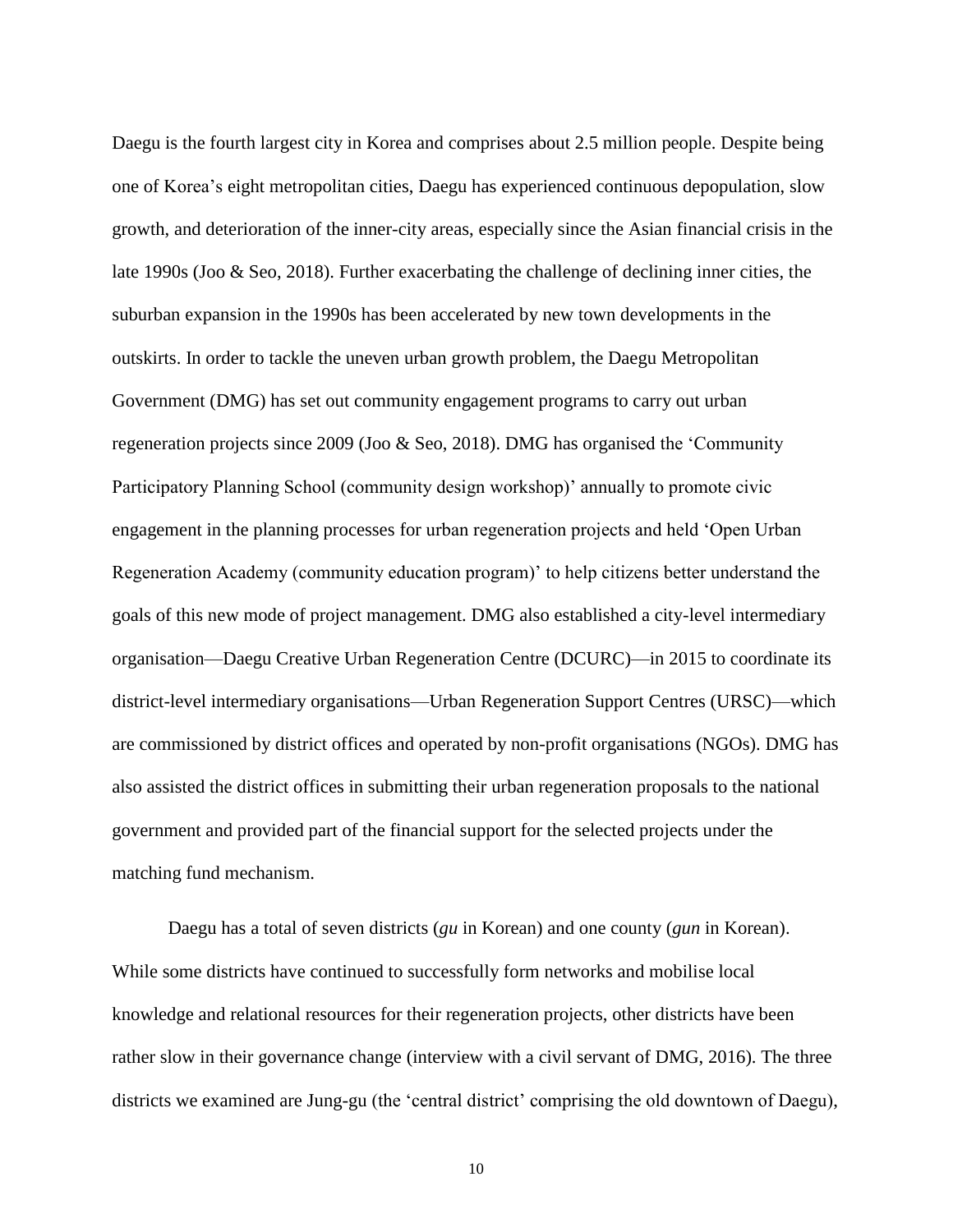Nam-gu (old inner district with low-rise detached houses in the neighbourhoods), and Dalseo-gu (the largest district in the city with sizeable industrial complex and high-rise housing estates near the border of the city). These three cases were purposefully selected to illustrate significant differences in terms of the processes and outcomes in the urban regeneration governance change, based on our preliminary research using various sources, such as the press release of DMG, DCURC's documents, policy documents of the three district offices, DMG, and the national government, and local news reports. In our fieldwork, we conducted in-depth face-to-face interviews with civil servants of DMG and district offices, senior research fellows of DCURC, and urban professionals engaged in the regeneration projects in the three districts. The synthesis of the collected data was supplemented by authors' visits to and observations in the urban regeneration sites.

# *From city's episode towards district's governance process: The case of Jung-gu*

Jung-gu benefited from its localised identity as the old downtown in the new urban regeneration efforts. In 2001, a local NGO initiated a project to revitalise the city's old downtown area, first starting with a comprehensive investigation of its historic and cultural assets. Based on the study, the NGO managed to conserve a historic building, which was under a threat of demolition, by publicising its historic value (Ryu, 2014). Its campaign for the conservation of historic buildings in the downtown area has brought wider publicity and managed to build citywide social networks.

Taking advantage of this city-level 'episode', the Jung-gu District Office (JDO) won a national grant from the Ministry of Culture, Sports and Tourism to improve the historic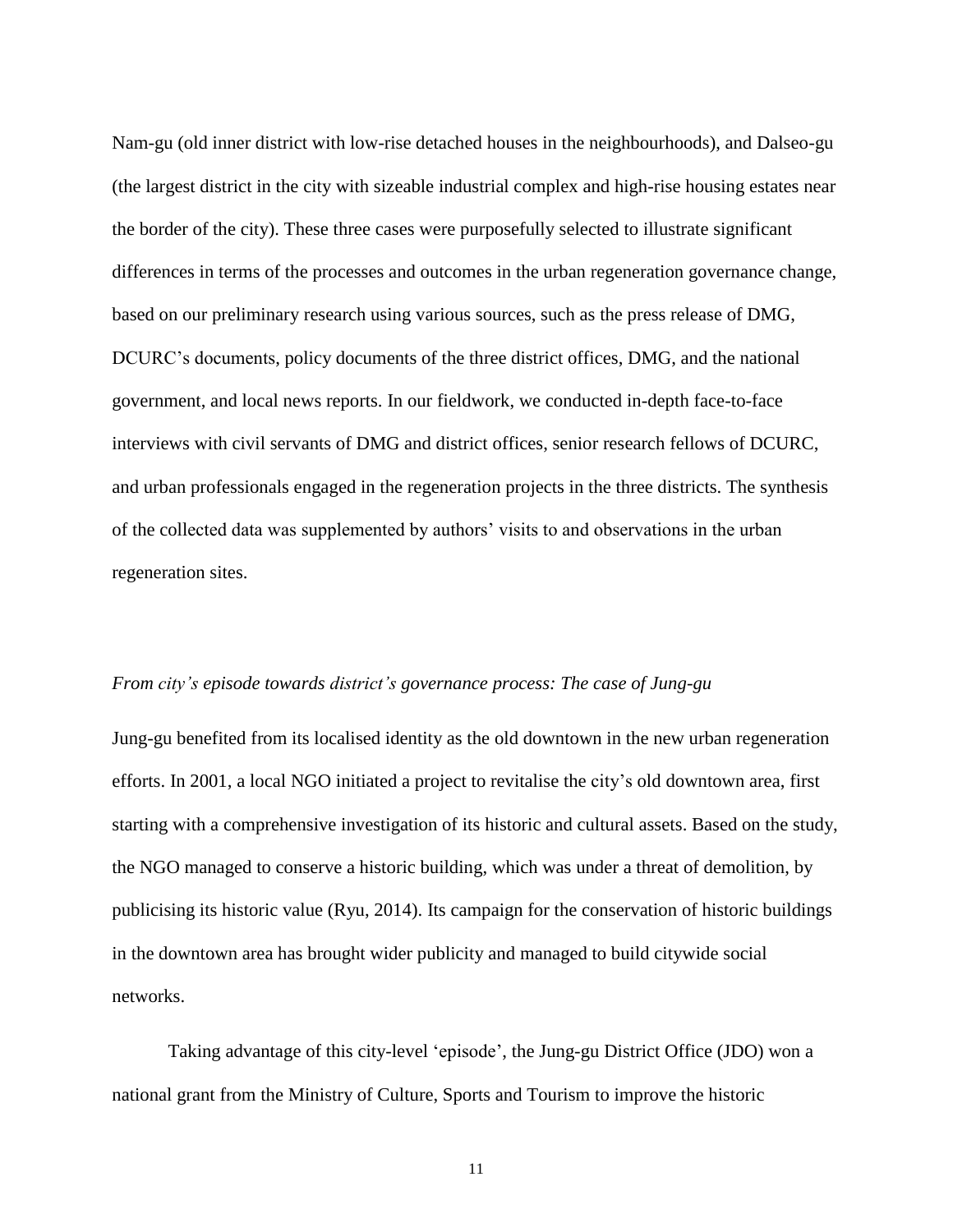landscape of the whole district in 2007. Using this fund, JDO set up an official network, which centred on the local NGO with collaborating DMG, a local university, and a public research institute, to develop the strategies to enhance the design of the public spaces in the historic sites. This network has since managed the district's regeneration projects, and in 2008, JDO established the 'Jung-gu Downtown Regeneration and Culture Foundation (JDRCF)', institutionalising the network and its activities with the goal of envisioning the district to become the city's key tourist destination and cultural hub. By internalising the knowledge and relational resources accumulated through the activities of the NGO, JDO has endeavoured to transform the city-level episode into the district-level governing process.

As another example of this effort, in 2009, when JDO (and collaborating DMG) won a national grant under the 'Building a Liveable City' policy to carry out two pilot projects in Junggu, part of the grant was used to establish the 'Jung-gu Urban Regeneration Support Centre (JURSC)'—Daegu's first intermediary organisation for urban regeneration. Since then, JURSC has organised public consultations, community forums, and neighbourhood festivals, aiming at developing (in)tangible resources embedded in the local communities which could be harnessed in the governance of urban regeneration (KRIHS, 2012). The statutory support to further institutionalise the new governance was specified in the district-level ordinance in 2016, and the Urban Regeneration Division was set up within JDO to handle the administrative and financial issues.

In short, Jung-gu's pioneering network initiatives have been substantially institutionalised at the district level, leveraging the national financial assistance and the citywide relational resources. Between 2011 and 2017, JDO won national funds totalling KRW23.2 million<sup>3</sup> for six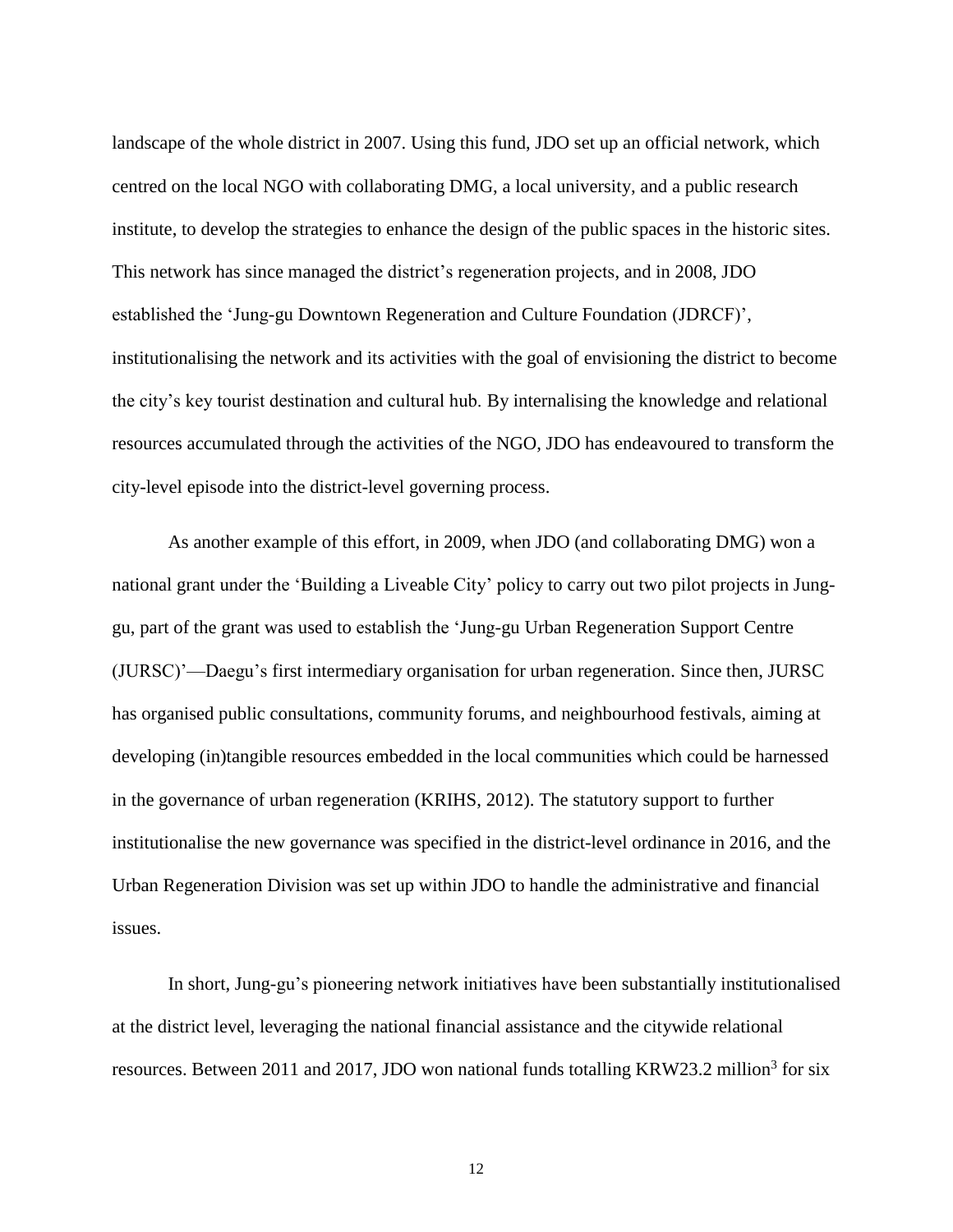new regeneration projects, which is the largest amount of grants and numbers of projects won compared to other districts in Daegu.<sup>4</sup> As matching funds, DMG has contributed KRW9.95 million and JDO KRW9.55 million.<sup>5</sup> With the emphasis on local community, city-wide NGOs, and historic conservation experts as the key actors, Jung-gu's urban regeneration programs have received much limelight and won a number of tourism, culture, and urban governance awards from the national government (DMG, 2017b). Furthermore, its relatively early (and successful) start in the participatory governance in urban regeneration has resulted in a number of precedent projects, with a potential to inspire other districts, both in Daegu and other cities in Korea.

One of the key factors that has led to the early start of governance change in Jung-gu was the political and relational resources of the head of the JDO. Before being elected in 2006, Ms. Yun Sun-yeong had been a consultant for DMG's cultural policy in the 1990s and had acted as the representative of the NGO that contributed to the conservation of the historic building back in 2002. Her expertise in cultural policies and her social network with the local art experts have been helpful in envisioning the future of the district as the cultural and historic centre of the city (KRIHS, 2012). In fact, the establishment of JDRCF was one of her election promises in 2006. Being the chief director of JDRCF herself, she has promoted a wide range of revitalisation projects during her three consecutive incumbencies from 2006, leveraging arts and cultural resources in the downtown area and exerting her political resources to carry through the plans. A director at JDO pointed out that Ms. Yun's critical role in the district's earlier regeneration projects as follows:

'She was previously the leader of the 'Yi Sang-hwa<sup>6</sup> Memorial Association'. Right after the election, she started to find ways to create a historic street near the house of Yi Sang-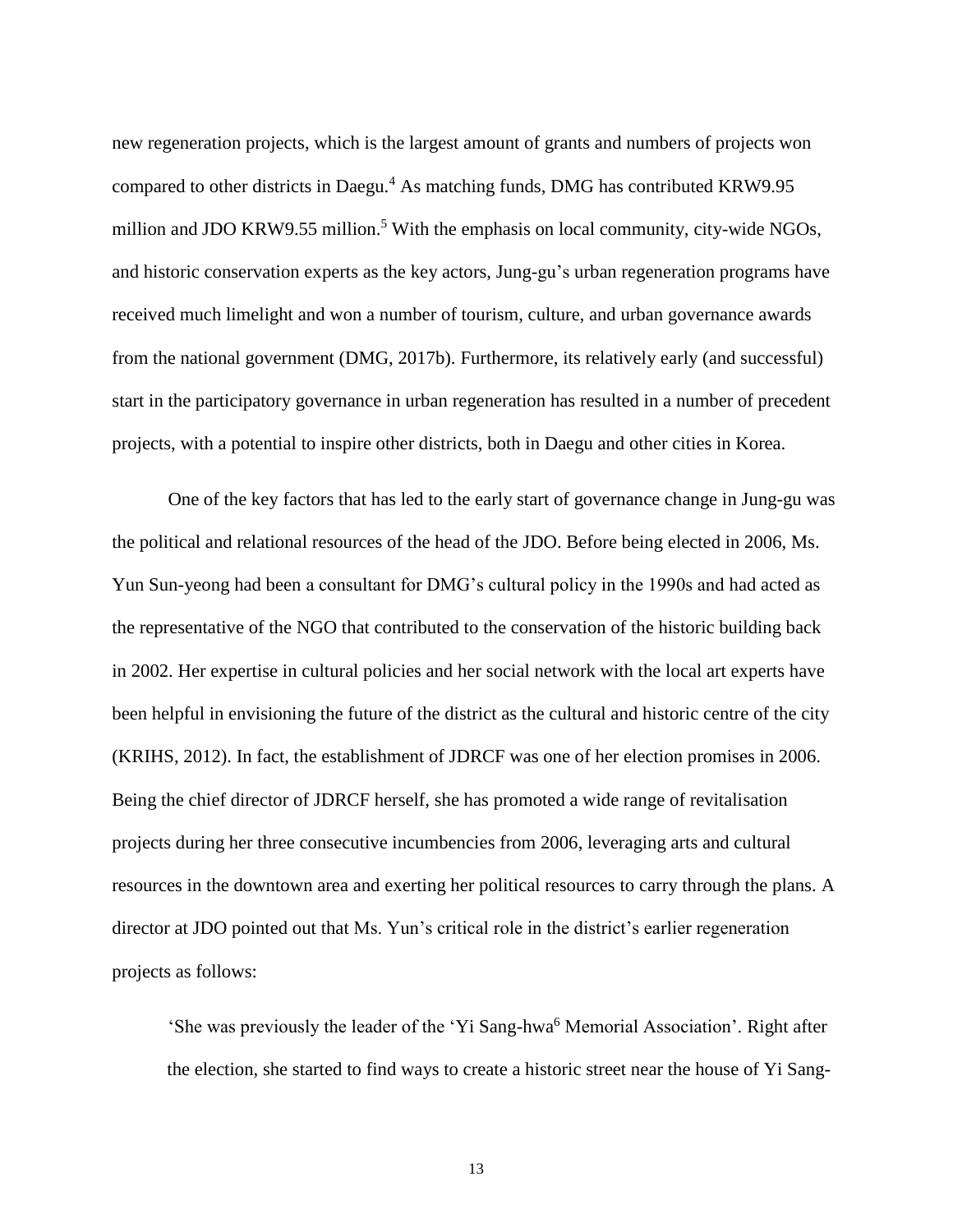hwa. [...] Speaking of the 'Bongsan Cultural Street Improvement' project that started in 2007, we [JDO] couldn't even think of planning such a project because we didn't have money. But she was committed to improving the image of the cultural street in Jung-gu by all means and finally pushed it through' (KHRIS, 2011, p. 172).

As more than 80% of the Bongsan project was funded by DMG (DMG, 2017b), one of the key measures must have been getting DMG on board.

In fact, another key factor is the district's strong identity as the central district, which has given rise to the consensual 'cultural assumption' that Jung-gu was important not only for the district but also for Daegu at large. For this reason, it was relatively easier to broaden the boundaries of the networks and obtain the legitimacy of the project operation. A few historic conservation projects have benefited from the public consensus on the historic value of the buildings, which were seen as 'public goods', rather than private properties (KRIHS, 2012). Some of the key stakeholders in the downtown regeneration areas have been generally supportive of the projects and sometimes willing to donate their lands or buildings for revitalisation purposes (Jeong, 2009). However, there have also been disputes between DMG and JDO.

'Jung-gu is obviously the centre of Daegu. In this regard, both DMG and JDO have enjoyed the success of downtown regeneration. However, as a few regeneration projects in Jung-gu became widely known as successful cases, there has emerged a noticeable contention between DMG and JDO in terms of who is to be given the credit. DMG thinks that JDO has publicised the district-level efforts too much without giving enough credit to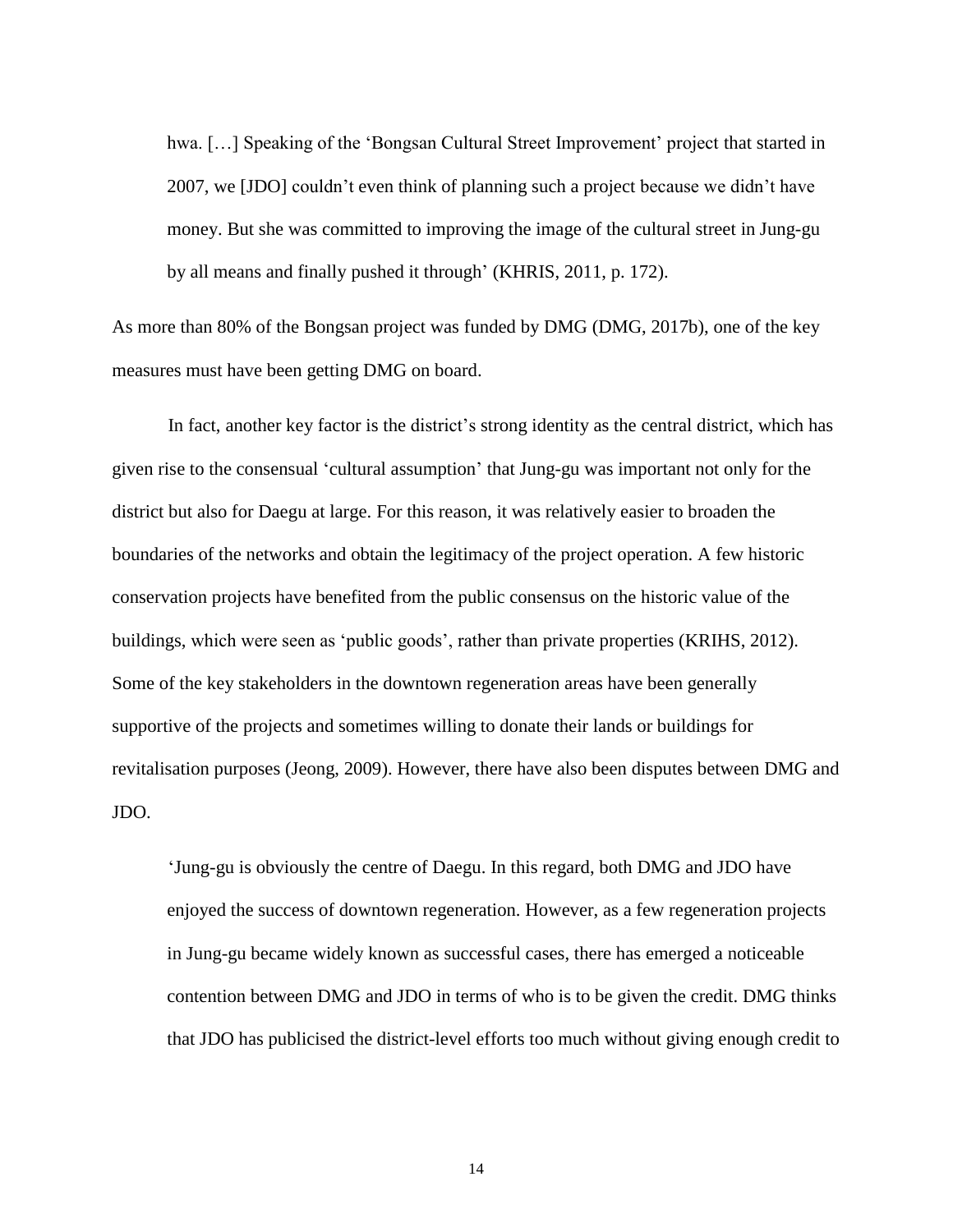DMG. So, it seems that DMG is thinking of gradually cutting down its fund for the regeneration programs in Jung-gu' (interview with a local architect, 2016).

Its identity as the city's central district with historical and cultural significance has for sure contributed to a number of successful city and district episodes in Jung-gu. Also, when institutionalising as governing process, the extensive relational and knowledge resources of the city-wide NGO and the district head's capacity and city relations played an important role (Figure 2). Yet the multi-scalar relations and engagement in the process of governance change, in turn, can indicate possible challenges if the relationship were to stop being collaborative. It would be critical to maintain and nurture relationships across different scales, particularly for Jung-gu under the unique circumstances compared to other districts.



Figure 2. Governance innovation in Jung-gu

*Favourable cultural assumption for governance change: The case of Nam-gu*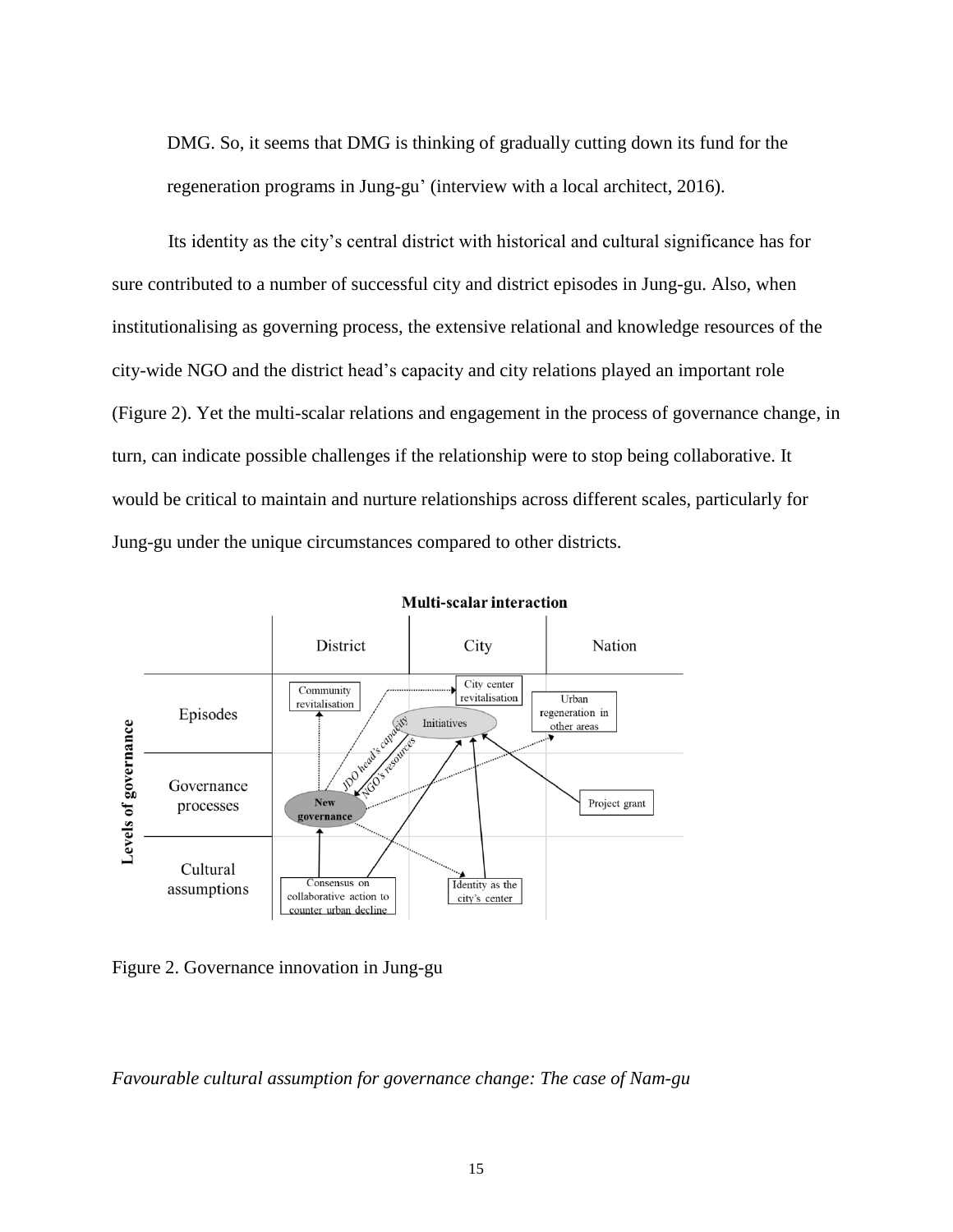In the case of Nam-gu, its district office (NDO) was the very first initiator of the new governance of urban regeneration, as the district has been struggling with a number of development challenges. First of all, Nam-gu has failed to secure its own industrial or business engine to sustain the district's economy, and subsequently has undergone steady depopulation over the past few decades. Secondly, it hosts the US army base, which has been prohibiting high-rise (re)developments in its nearby areas (Kim, Y. H., 2017). Local communities have long been discontent that they could not exert their property rights freely, while their neighbourhoods have continuously deteriorated. Thirdly, due to the weak local economic base and real estate market, NDO has had weak fiscal conditions<sup>7</sup>. NDO often found it difficult to make timely investments in urban infrastructures and amenities. Therefore, there existed strong demand among its residents for district revitalisation, of which NDO was fully aware (Kim, Y. H., 2017). When urban regeneration burgeoned in the national planning policy agenda, NDO promptly set up a bureaucratic division to be in charge of urban regeneration. This division was the first in Korea dedicated to urban regeneration policy to be set up in a district office.

NDO's institutional capacity building for new governance was accompanied by episodes involving multi-scalar engagements. For example, in 2009, two groups of local residents and community activists from Nam-gu participated in DMG's first 'Community Participatory Planning School'. Both of their proposals won national grants for implementation. With the fund, NDO established an urban regeneration support centre (NURSC) in 2010 and began to help local residents and retailers to form a 'Good Neighbours Association' to discuss and negotiate the issues related to urban regeneration projects. A group of local urban professionals and social enterprises has provided consultations, as a 'Good Neighbours Advisory Panel' or 'City's Doctors', to the local communities on their ideas of neighbourhood revitalisation (Kim, J. S., n.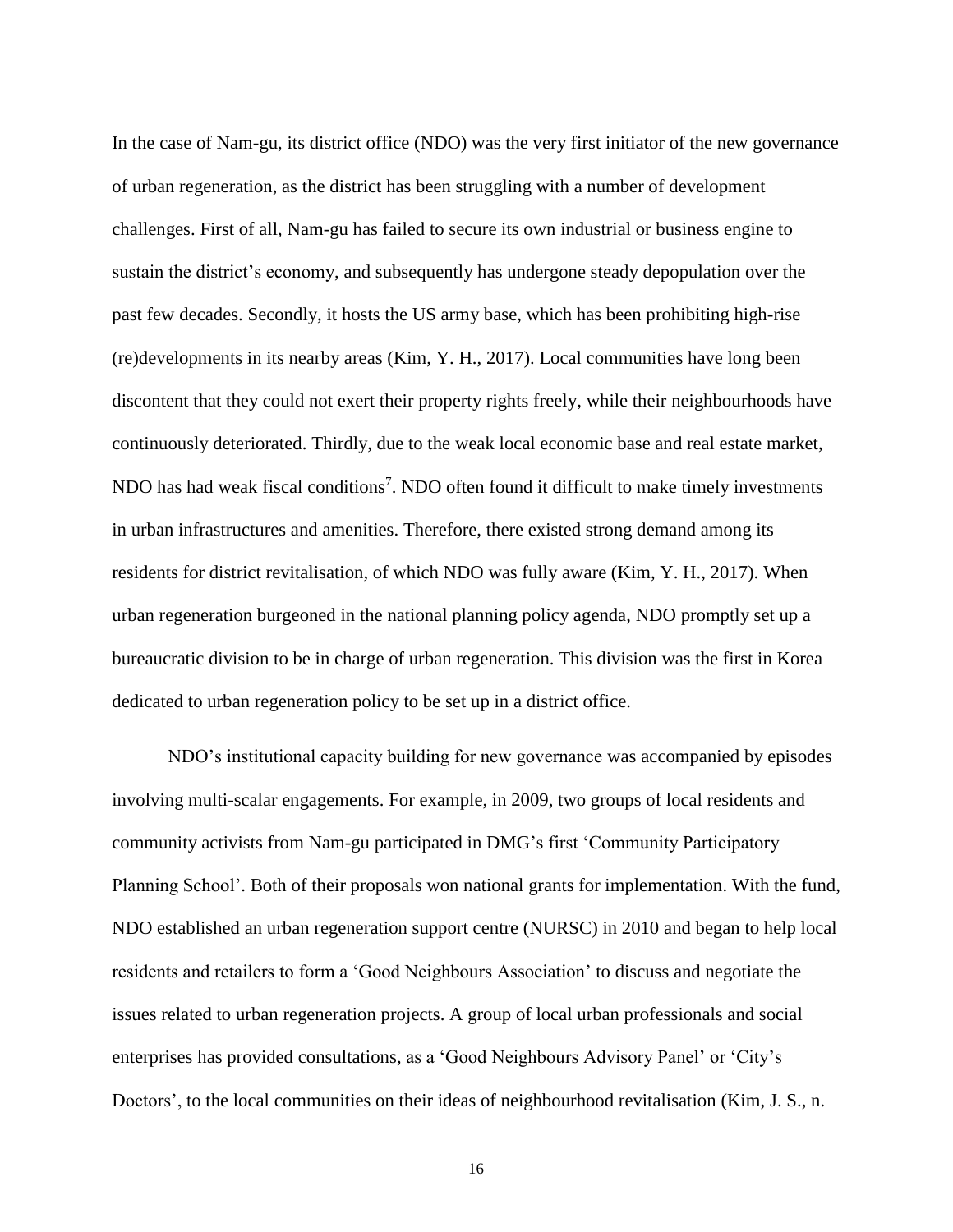d.). Currently, NURSC is also organising annual 'Neighbourhood Revitalisation Idea Competition', where local residents are invited to suggest their ideas to physically and socioculturally improve their neighbourhoods. The selected proposals then become the basis of NDO's urban regeneration plans in the following year, helping to further reinforce the district's cultural assumption that is favourable to the new governance (NURC, 2017). Furthermore, NDO has been organising its own 'Open Urban Regeneration Academy' since 2014, hoping to nurture more capable local residents and activists for the projects (Jeong, 2014). With these efforts, the governance of urban regeneration projects in the district has changed from being led by the district office towards more network-based approaches, indicating a new mode of governance.

In this governance change, the role of the district head was significant. Since becoming elected in 2006, Mr. Im Byung-hun has strived to identify the problems in the district and communicate closely with the local residents. He and local communities were able to build mutual trust, which not only contributed to the governance innovation but also allowed him three consecutive terms of district headship. According to a local urban planner,

'I think the efforts of the head of NDO have contributed to the success of Nam-gu's urban regeneration. For the past ten years, Mr. Im has accumulated knowledge about the problems and resources in Nam-gu and was able to gain trust from local residents. He likes hiking and listens to the local residents, whom he meets along the hiking tracks. I suppose that his administrative capacity and trust from the local communities have facilitated the formation of the networks and the promotion of community participation.' (interview, 2016)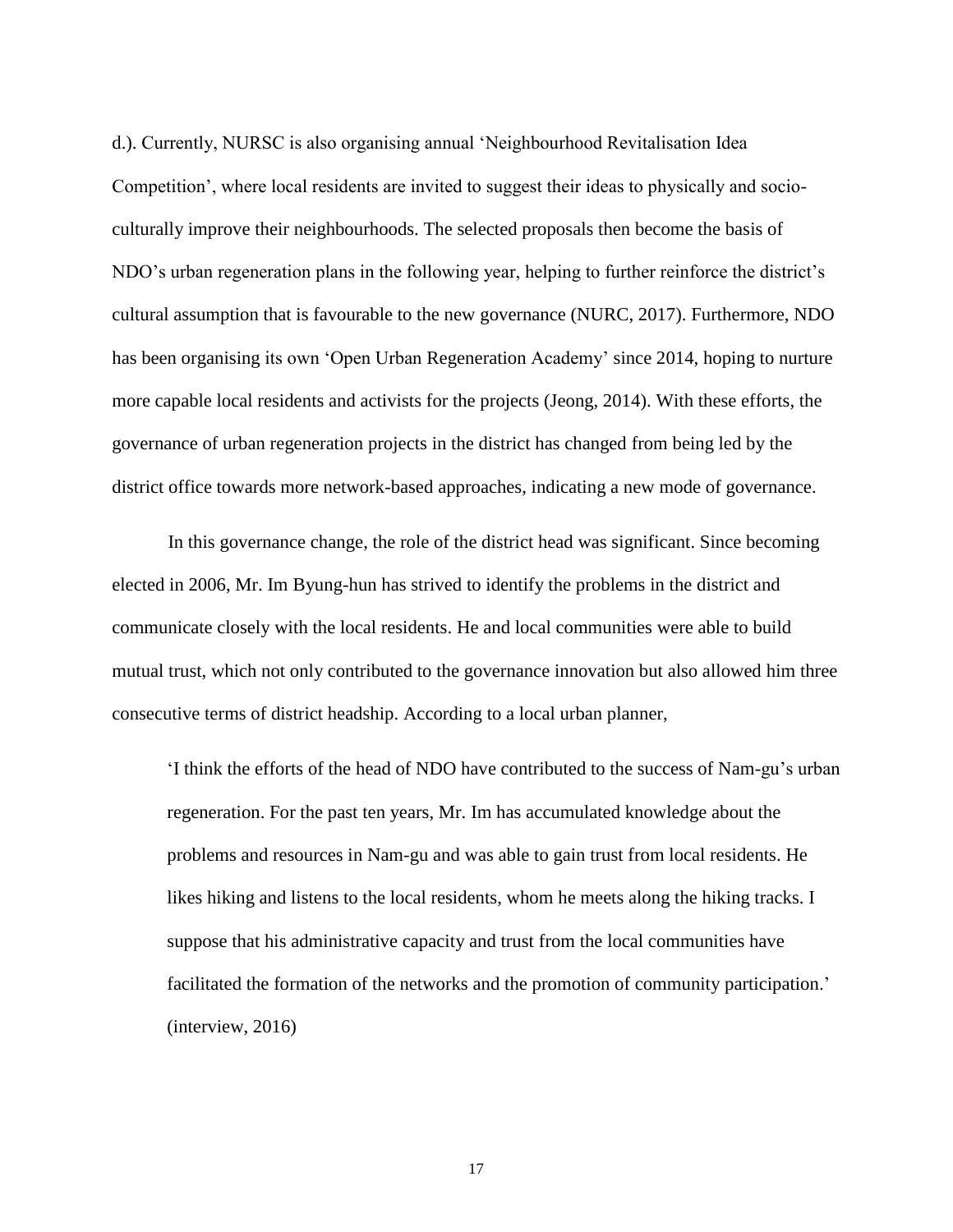In our fieldwork, we also found out that, unlike in Jung-gu, where a network of already well-established city-level NGOs and local experts took the lead, Nam-gu's network has largely relied on one local architect. As a local resident and an advisory committee member of the district, she volunteered to engage in the first two regeneration projects in the district and met with residents' representatives and local retailers, explained to them about the significance of the projects, and encouraged them to speak out. In one of the projects aiming to revitalise a cultural boulevard, she used her own social capital to arrange artists and local youth counsellors to organise annual festivals. She was also an important communication channel between the district office and the local community and provided consultations on the proposed plans. Drawing on her accumulated knowledge and relational resources, she has been deeply involved in the subsequent projects as a chief coordinator. What can be implied here is the importance of a key actor's social capital in making the community-centred projects work, in addition to the institutional arrangements being provided by the governments. With strong and resourceful leadership—outside and inside the government—and local demand for a new change, the new governance model of urban regeneration actively took root in Nam-gu (Figure 3). To date, the district has won six national awards in recognition of the effective use of the local assets and social capital in its urban regeneration projects (NURC, 2017). The Presidential Committee of Korea has rated NDO's governance of urban regeneration at the top grade for the five consecutive years since 2012, in light of the active community participation. The favourable recognition of Nam-gu's practices throughout the country has strengthened the pride of both the local communities and the district office and encouraged them to keep up with their new governance mode (interview with a civil servant, 2016). In addition, the acknowledgement of Nam-gu's participatory urban regeneration projects through news media is making its way to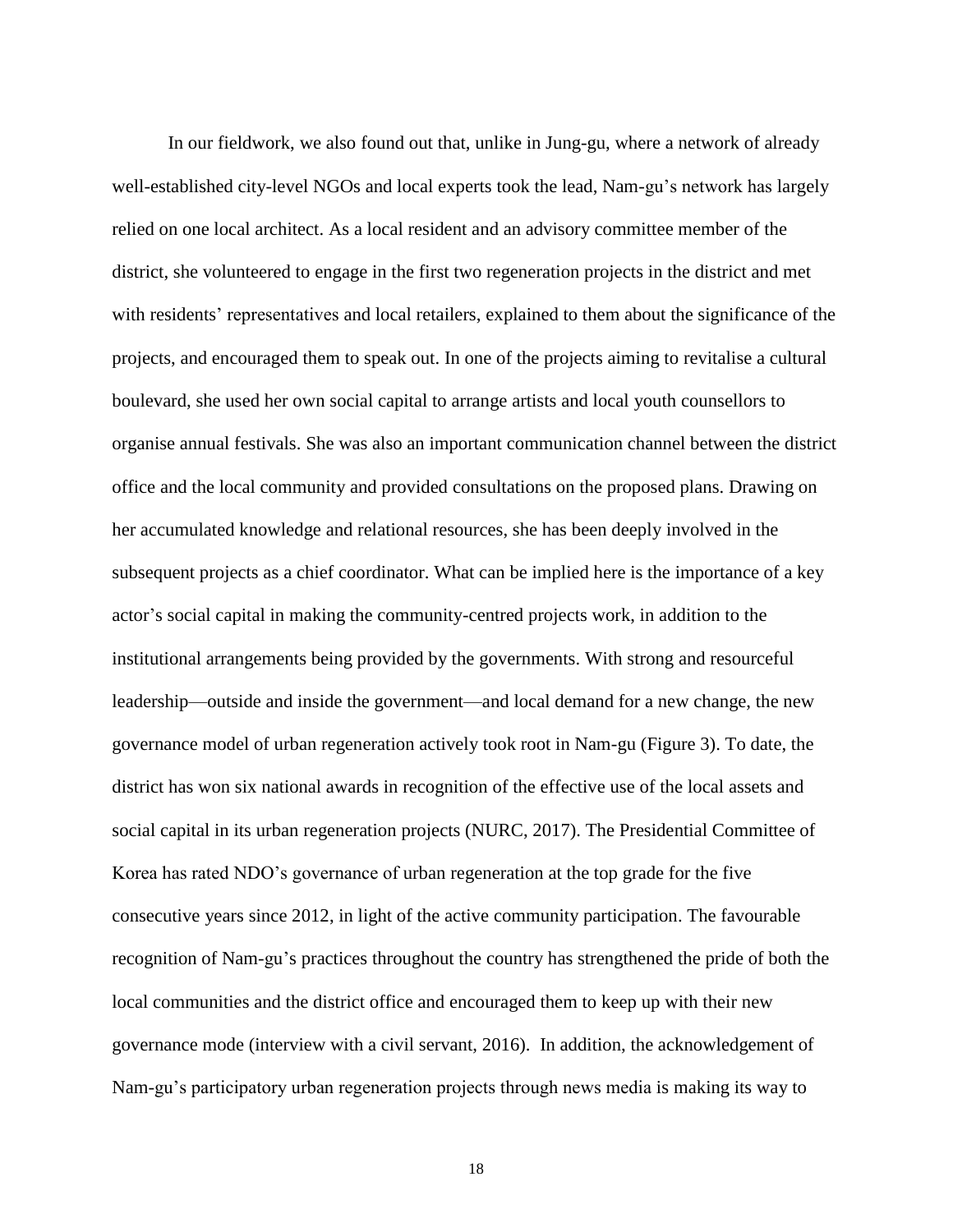influence other localities' episodes (NURC, 2017; interview with a staff member of DCURC, 2016).



Figure 3. Governance innovation in Nam-gu

However, the new governance is not without challenges. The local architect, who was earlier mentioned to have played the leading role in community-led urban regeneration projects, commented in our interview,

'To be honest, it is really a demanding task. It's difficult to find suitable persons to represent different parties and help the stakeholders to reach a consensus on certain issues. People sometimes misunderstand my voluntary work. They think that I am doing this to gain profit for my future businesses. This misunderstanding has often let me down. [...] I think that NURSC should be operated by a more experienced organisation with professional knowledge and strategies of mediating between the local communities and the government, so that it could take over my role.' (interview, 2016)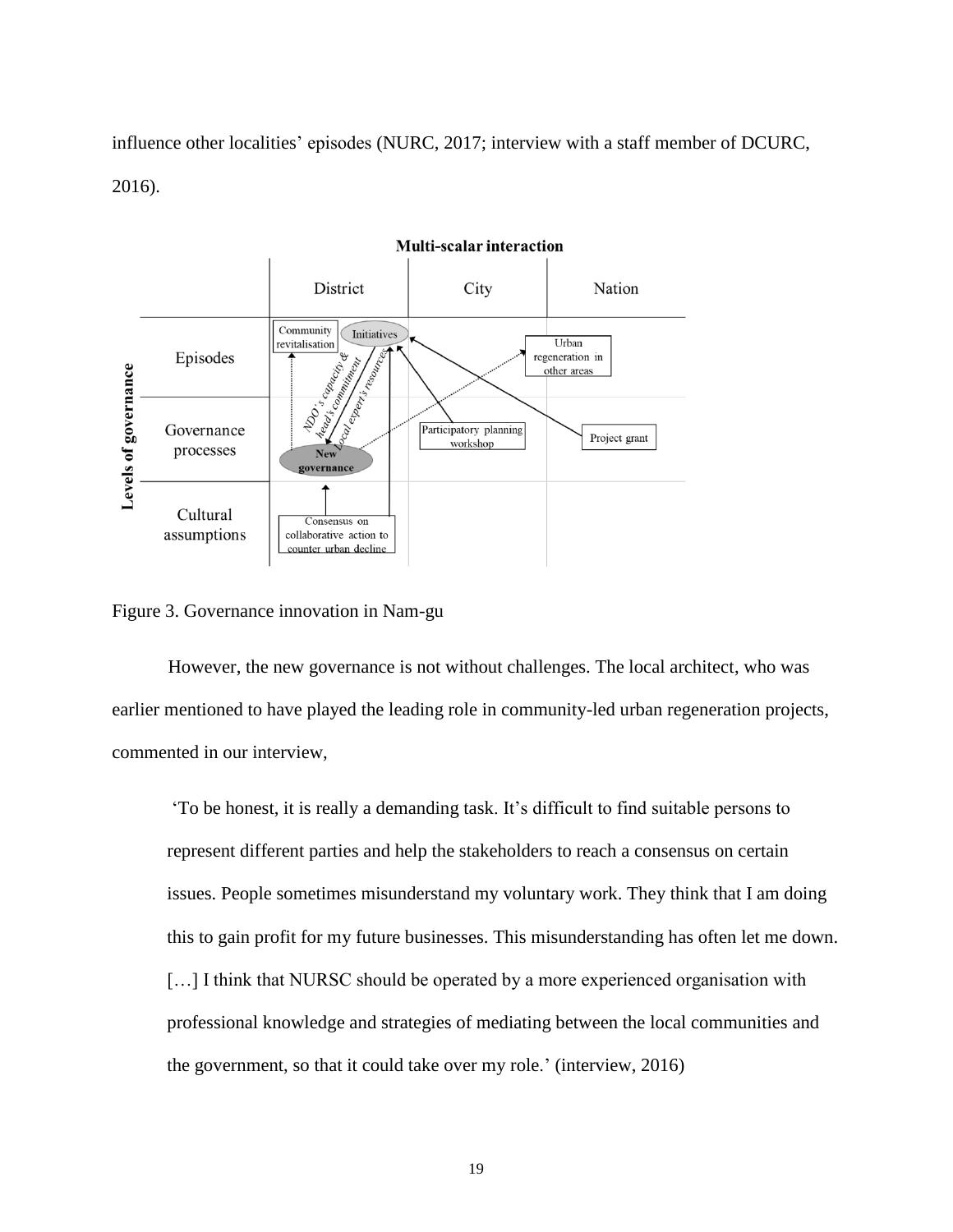It appears that despite the institutionalisation of its processes, the network governance is still at its nascent stage. In fact, studying the participatory urban regeneration cases of Seoul, Park and Kim (2018) highlighted how in Korea's yet immature civil society for urban governance, pushing for 'participating citizens' required the government to officially nurture a few intermediary actors (or activists) to support and implement participatory practice on the ground. In Nam-gu, the local architect took proactive initiative to carry on the similar roles, which were successful but also faced difficulties in the process. Whether and how the network governance can be fully established and stabilized remains to be seen.

# *Equivocal place identity and weak leadership: The case of Dalseo-gu*

Dalseo-gu is a district where old residential neighbourhoods, new high-rise apartments, and industrial complexes coexist. In view of a sizeable industrial complex and the population influx to the new housing developments over the past twenty years, the Dalseo-gu District Office (DDO) has had relatively strong fiscal capacity, earning the second highest tax revenue in Daegu (DMG, 2017a). Moreover, given relatively new urban developments in the district due to suburbanisation, the cultural assumption in the area has not had urgency for urban regeneration, unlike the case in Jung-gu and Nam-gu. Yet the district had old residential neighbourhoods, which invited room for episodes of community-driven urban regeneration to take place.

For example, in 2012, a team of college students and local volunteers participated in a voluntary program to help low-income elderly residents to repair their run-down houses in an old neighbourhood and to beautify their neighbourhood alleys by painting the walls. The event left a positive impression on the local community, and so the residents' representatives from this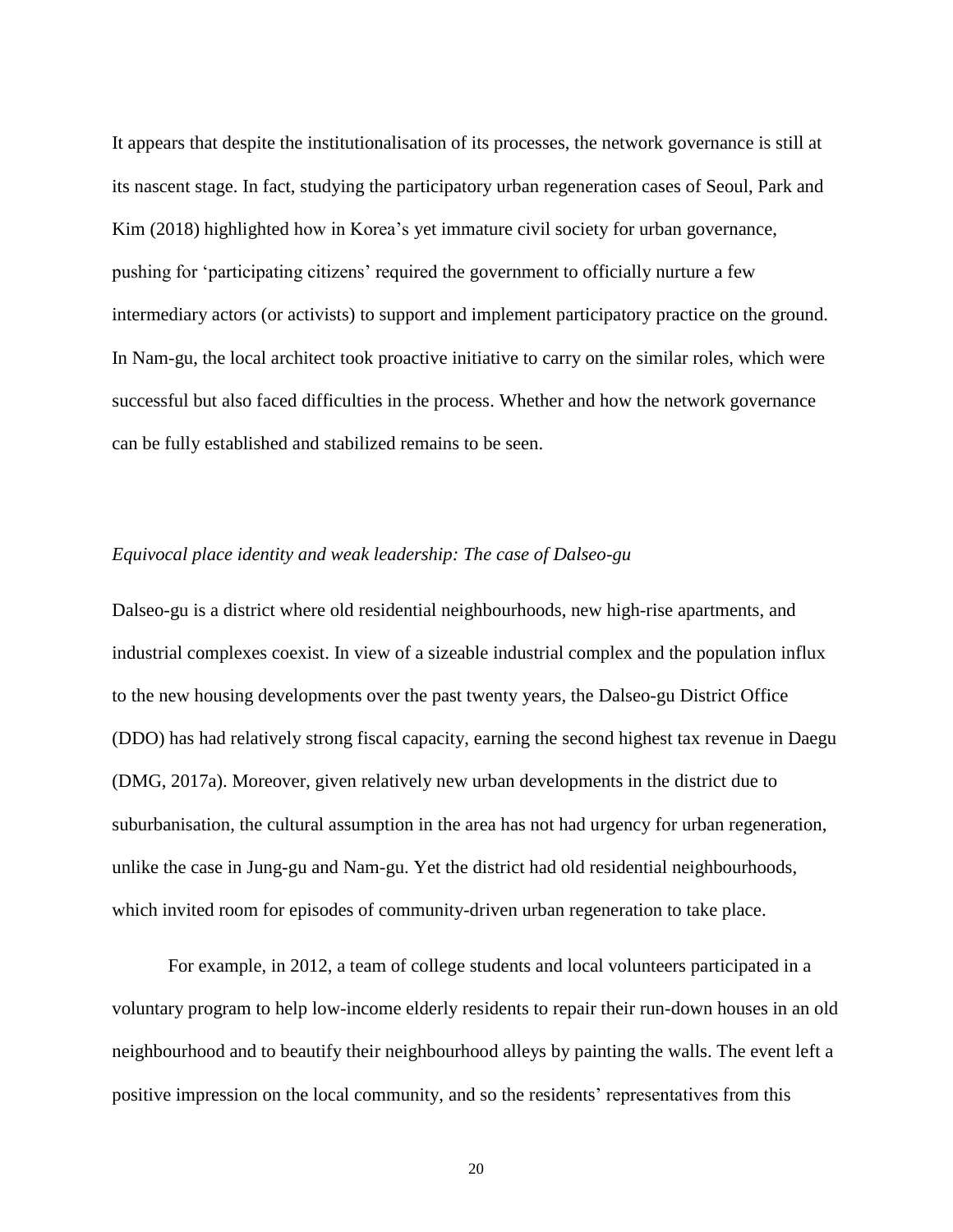neighbourhood decided to participate in the '2013 Community Participatory Planning School', organised by DMG, to 'learn how to advance [their] experiences and implement this kind of project more effectively' (DCURC, 2015, p. 293). In the design workshop, they came up with a plan to revitalise their neighbourhood by optimising the existing geographical features and, in 2015, won a national grant to implement the plan. Residents of the old neighbourhood had strong social connections with each other and actively participated in the street refurbishment activities and community events to revitalise the area. DDO set up the 'Committee for Building a Liveable Neighbourhood' at a district level and supported this event and arranged donations from the local businesses. The partnership between the public sector and private sector formed for the project was awarded the excellent administrative practice of the year by the national government (Kim, 2015).

However, this inspiring episode has been an exception. A few other subsequent revitalisation projects in this district, albeit being labelled as 'participatory urban regeneration', were implemented in the traditional government-driven approach, which focused on physical refurbishment on an *ad hoc* basis. One of the projects initially had intended to build up a network of local residents, university students, and migrant workers to create a multi-cultural neighbourhood, aiming to achieve social cohesion, but so far, only the public spaces have been refurbished on a small scale without much impact on community building and social integration (Kim, 2016).

There is a complex array of the factors that can explain why governance change has not taken place in this district. First of all, there was a lack of urgency, consolidated local identity and need for urban regeneration, as the district was characterised by a mixture of old and new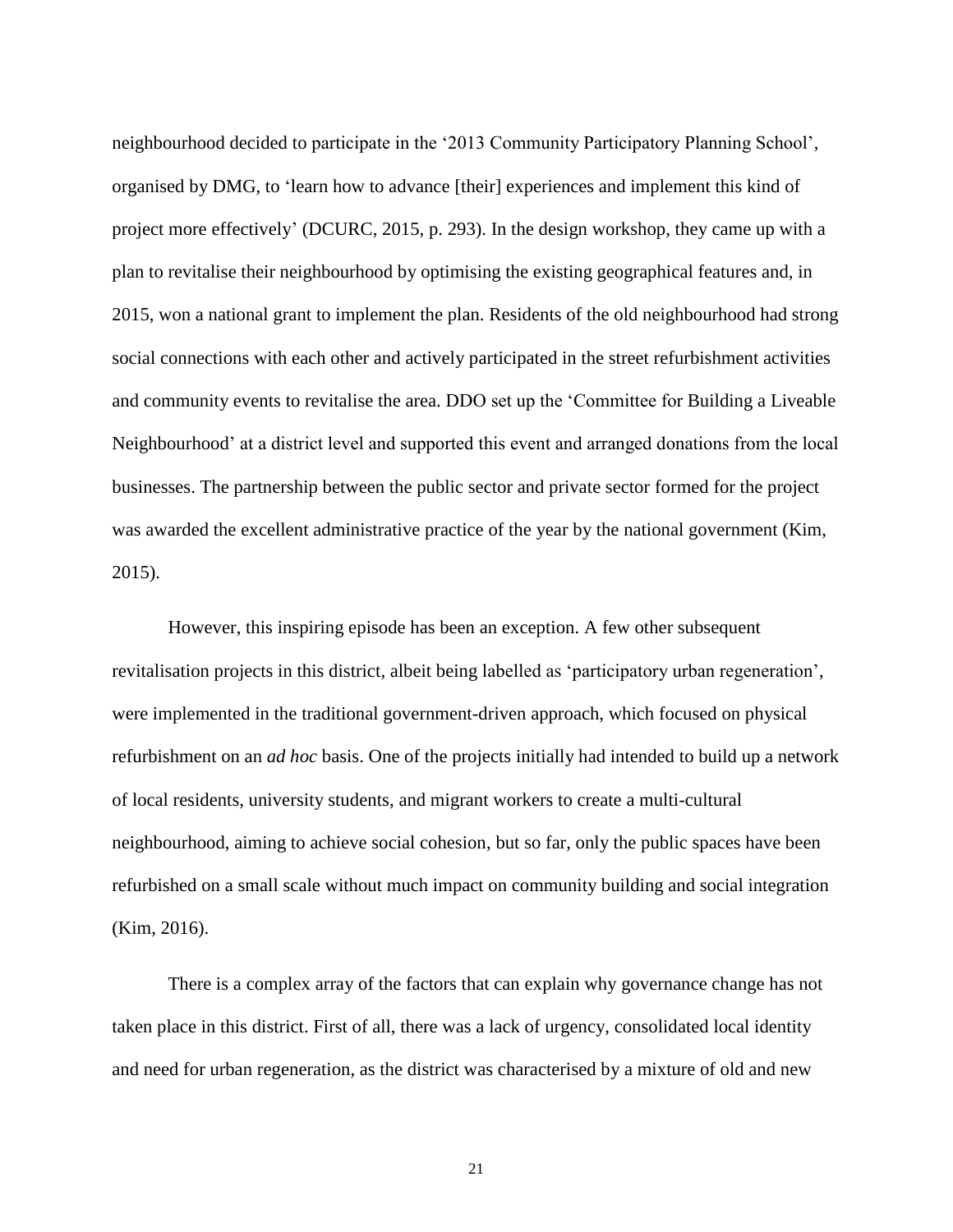residential areas, universities, and industrial complexes. Moreover, a number of suburban neighbourhoods have been developing into high-rise residential areas, which brought considerable capital gains to the local residents. In fact, the residents in the neighbourhood that won the national fund in 2015 have recently agreed to redevelop their neighbourhood into a high-rise housing complex. This decision was a huge blow to the efforts to establish a new governance in urban regeneration.

'This kind of incident [the decision to redevelop into high-rises] not only discourage the civil servants and DCURC staffs who have been striving to set up the community-led regeneration governance, but also hinder other neighbourhoods from taking on the participatory urban regeneration. It seems like the participatory regeneration project is now regarded as a 'tentative measure' to prevent deterioration of the neighbourhood environment from taking place, just until a wholesale redevelopment can take place. If this becomes a trend, I think that DMG should take back some of the project fund allocated to the neighbourhood' (interview with a senior research fellow from DCURC, 2016).

Without a coherent and strong demand for a new governance model, it was only when a new head of DDO was elected in 2016 that some changes began to be made at the administrative level. By then, most of other districts in Daegu had strived to set up new governance models, actively seeking national grants. Under the new leadership, DDO changed the 'Urban Landscape Division' to 'Urban Regeneration Division' and set up a district-level urban regeneration support centre (DURSC) in 2017. It also enacted a local ordinance in 2016 that stipulates the scope of the district office's assistance for community participation in urban regeneration. In 2018, DDO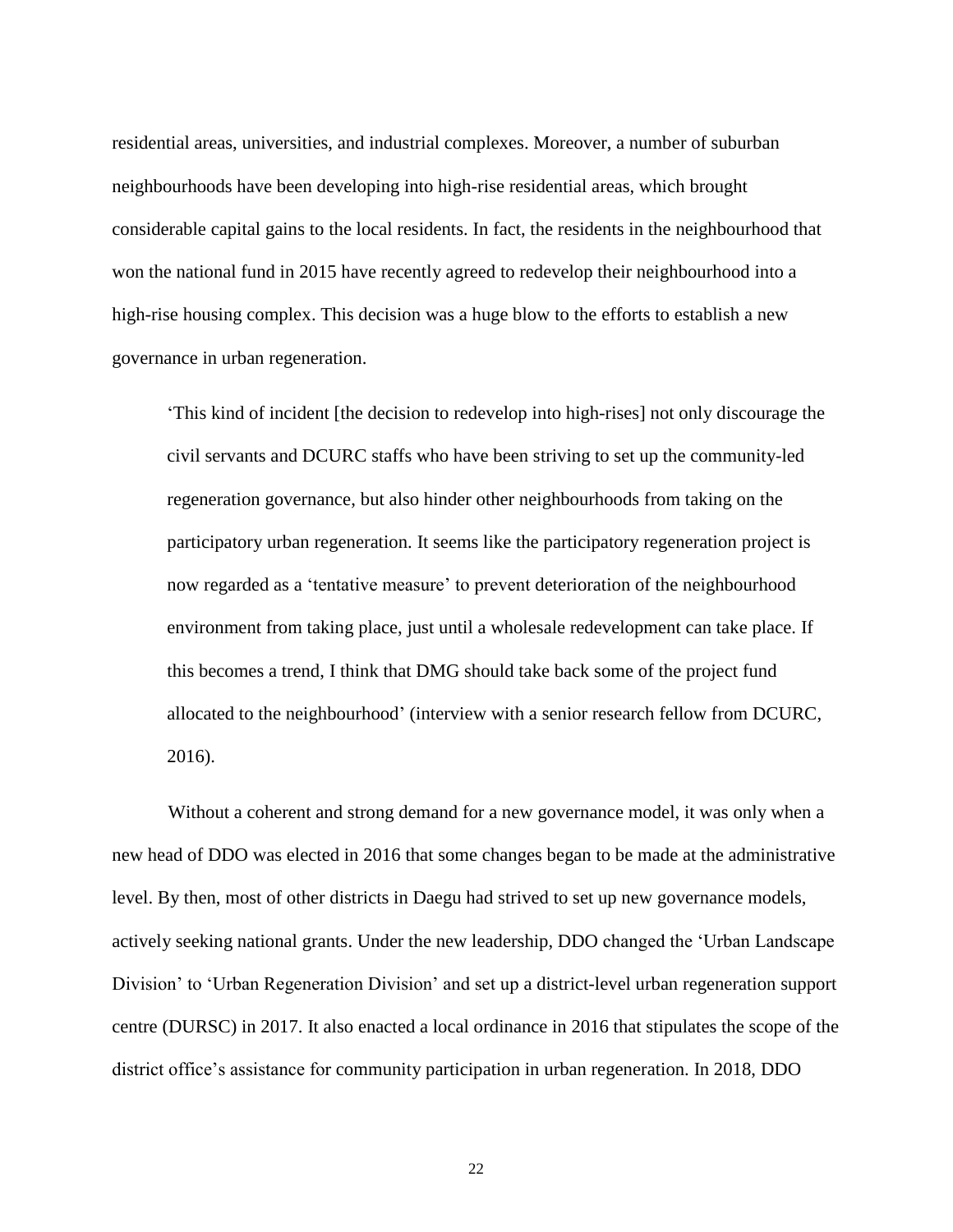launched its own training program to nurture community activists who can take the lead in public participation and forming networks in the future regeneration projects. Yet the roles of DDO and the DURSC so far continue to focus on formulating physical improvement plans for old neighbourhoods, without much room for public engagement (interview with a civil servant, 2018).

The lack of new governance process in Dalseo-gu can be explained by three intertwined factors (Figure 4). First, the consensus on a collective action for regeneration was relatively nonexistent due to the equivocal place identity (district cultural assumption). Second, lack of political demand led to lack of leading actors' commitment for participatory governance. Third, without the district head's strong commitment, the institutional settings to help community involvement in the urban regeneration projects were absent until very recently, thus delaying the district's institutional capacity for governance change.



#### **Multi-scalar interaction**

Figure 4. Governance innovation in Dalseo-gu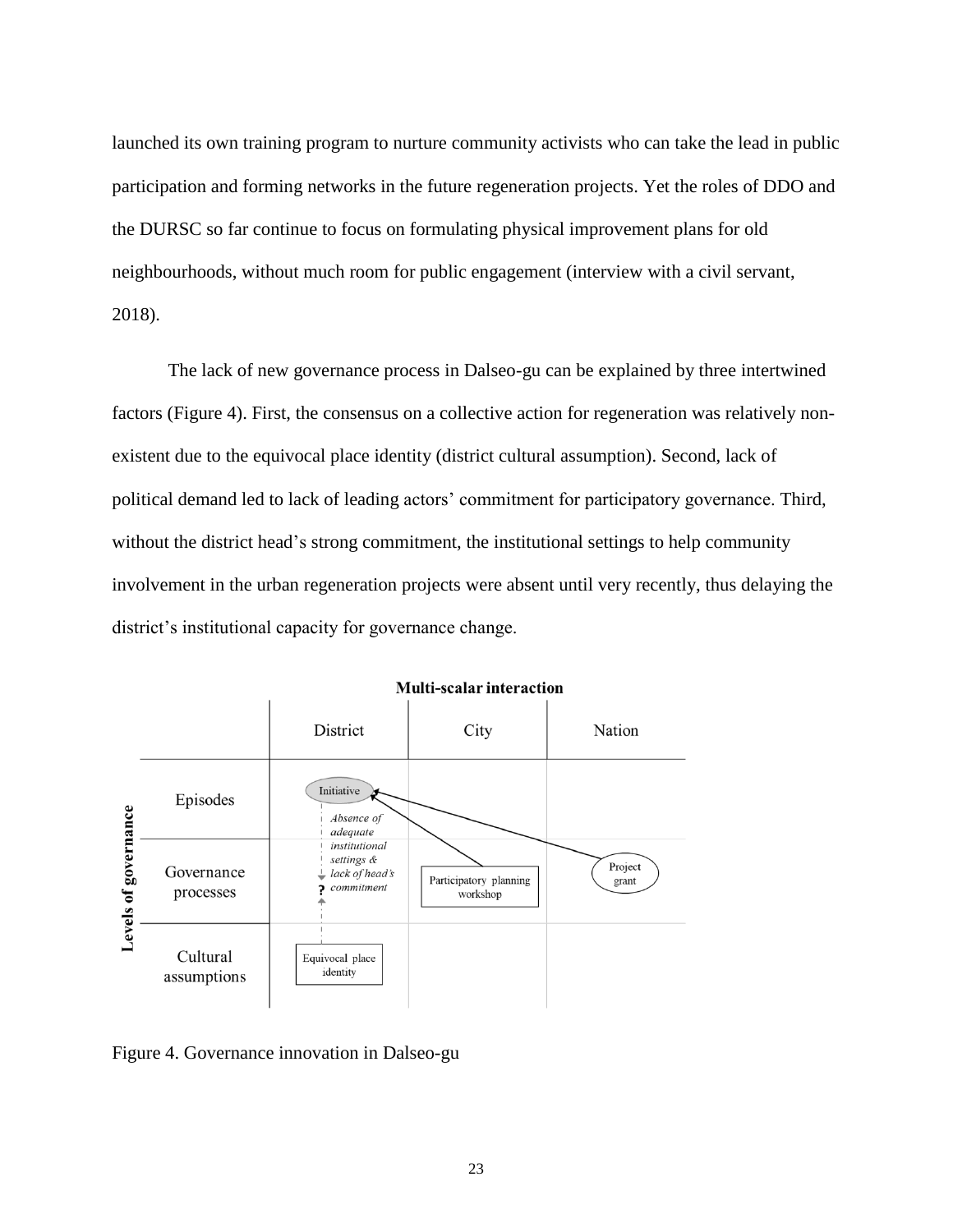#### **Discussion and conclusion: Pathways to governance innovation**

Over the past decade, the governance of urban renewal in Korea has experienced a significant shift from the hierarchical bureaucracy concerted with a market-driven tendency to a territorially-focused network governance. The participation of the residents and local actors from the very beginning of the planning processes is a manifestation of the recent innovation in Korea's traditionally hierarchical urban planning system. This governance change has emerged amidst the redirected national policy framework towards 'building a liveable city' and the growing devolution of power to local governments in the public policy sphere. In addition, the increasing demand for public participation and awareness of the need for more locally customised strategies to counter urban decline have effectively formed the basis on which the governance change was conceived.

Applying Healey (2006)'s 'levels of governance' concept, this paper identified that the institutionalisation of the new governance mode in Korea has taken place across different spatial scales. In this new setting where national and city-level policy changes provide various resources and institutional assistance to participatory local regeneration projects, the lowest-level district is the key territorial platform. It was at this district level where the governance change characterised by community-based planning methods—was initiated and operationalised, and sometimes its change has had influence in generating similar practices in other cities.

However, while many local governments have realigned their urban regeneration practices to the national restructuring of the new governance mode, whether it has replaced existing hierarchical governance as a 'system' *per se* needs in-depth substantiation and contextualisation. The three case studies presented in this paper illustrated that although the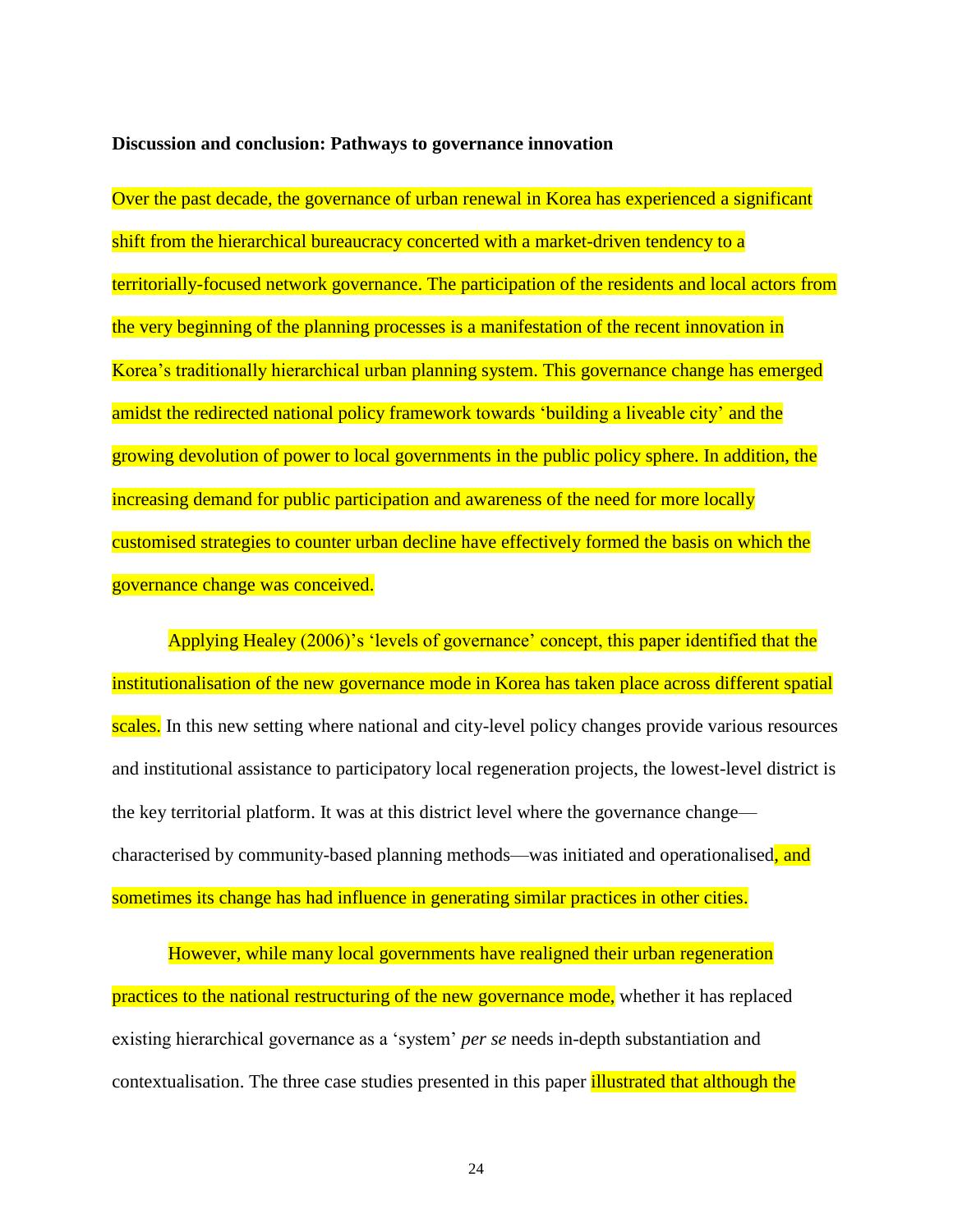national-level institutionalisation in Korea has brought the local governments *on board* in the new policy trend to some extent (triggering episodes), not all of them have successfully institutionalised the new governance (as governing process). Local districts have strived to make a transition from their occasional episodes of participatory urban regeneration projects to establishing a governance process, by creating URSCs, enacting local ordinances, setting up necessary divisions and committees, and so forth, using resources available from different levels of government. However, despite being in the same city of Daegu, and having the same access to the national and city government resources, the three districts have shown differences in their pathways to governance innovation in urban regeneration. We identified the following interrelated **key factors affecting institutional capacity building, which facilitates** governance innovation to account for the differences.

First of all, place identity was important. Our case studies showed that the strong and clear identity as the city centre with historical and cultural assets (i.e., Jung-gu) and local residents' demand for collective actions to improve their neighbourhoods (i.e., Nam-gu) have produced cultural assumptions that facilitated institutional rearrangement for community participation in urban regeneration. In contrast, the unavailability of a clear district identity and the lack of consensus on the need for neighbourhood improvement hindered the institutionalisation of the new governance mode in urban regeneration (i.e., Dalseo-gu). We also found that Jung-gu's place identity as Daegu's historic and cultural centre has resulted in its pathway to governance innovation that was much more integrated with city-level actors and resources, compared to that of Nam-gu.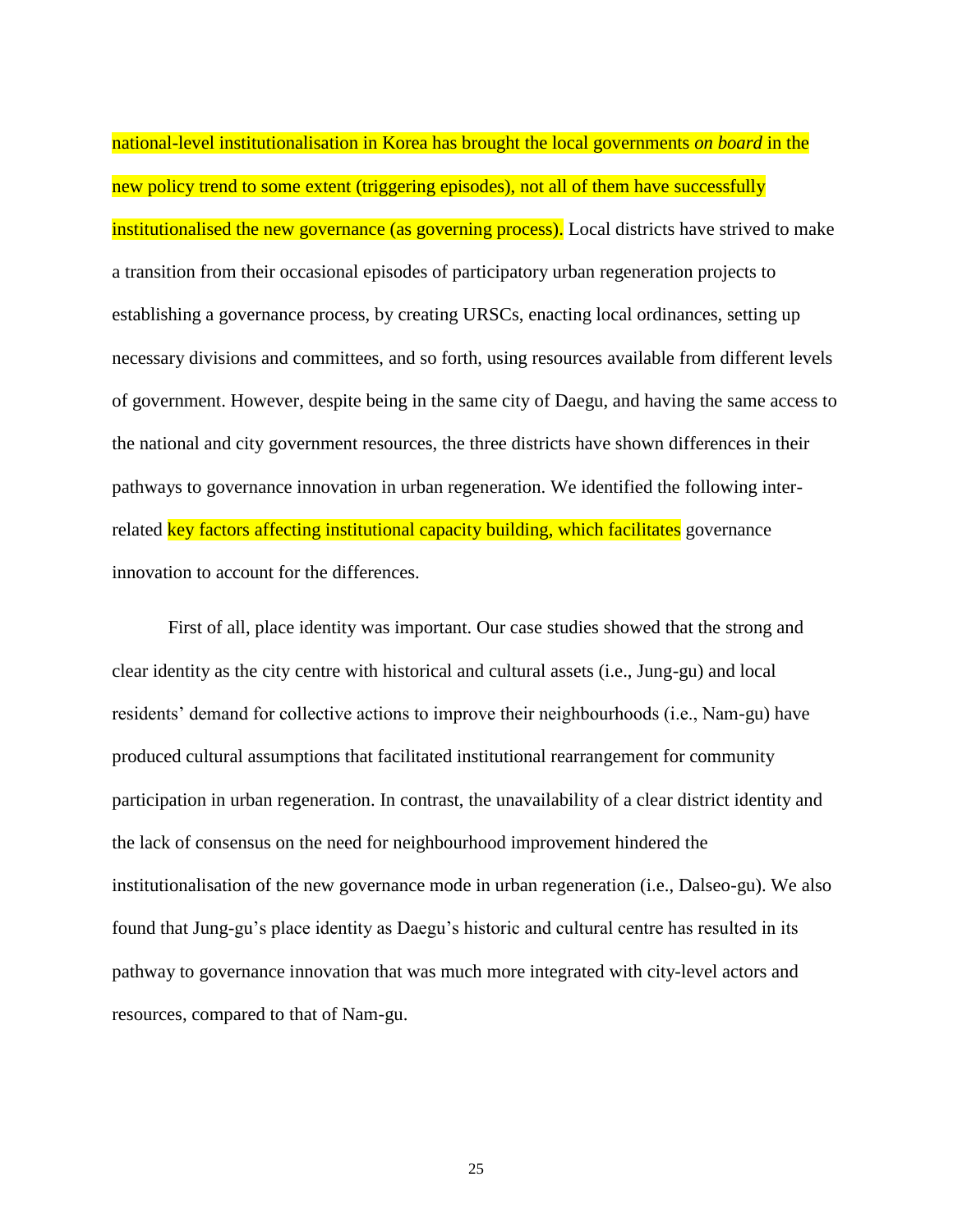Secondly, social capital mattered. Indeed, social capital is a high-quality relational resource in network-driven governance change. In Korea, in the absence of a national directory of experts on local urban regeneration projects, forming a governing network has relied on the already existing local social network. However, Korea has also lacked active civil society in urban governance due to its decades of top-down state-centric planning practices. In its new push for bottom-up initiatives, the availability of capable local experts and leaders, who can inject their own knowledge and social capital to regeneration projects, has been critical. In Jung-gu and Nam-gu, the committed local NGO and a local architect, respectively, took on the bulk of the leading role in initiating and carrying out participatory governance, bringing in their own established social capital. While the new mode of governance in Korea's urban regeneration underscores network governance, the actual formation and operation of the network has depended primarily on the few key actors so far. Korea's governance innovation in urban regeneration thus can be identified as having produced a lopsided network governance, without the presence of multiple actors that are capable of sharing responsibilities and roles.

Lastly, the capacity and motivations of political leader (i.e., district heads) were critical, in addition to the institutional support to push for the new governance practice, which involves creating collective action that is different from the existing norm. As an example, the incentives for the district offices to develop and enhance their institutional capacity to promote participatory urban regeneration—such as organising various community events and coordinating residents' planning proposals to win national grants—existed under the overarching national framework for participatory urban regeneration. However, how soon and eagerly the district offices have made the changes depended largely on the heads of their office, according to our findings. The district heads can be elected for up to three consecutive terms, and they have both motivations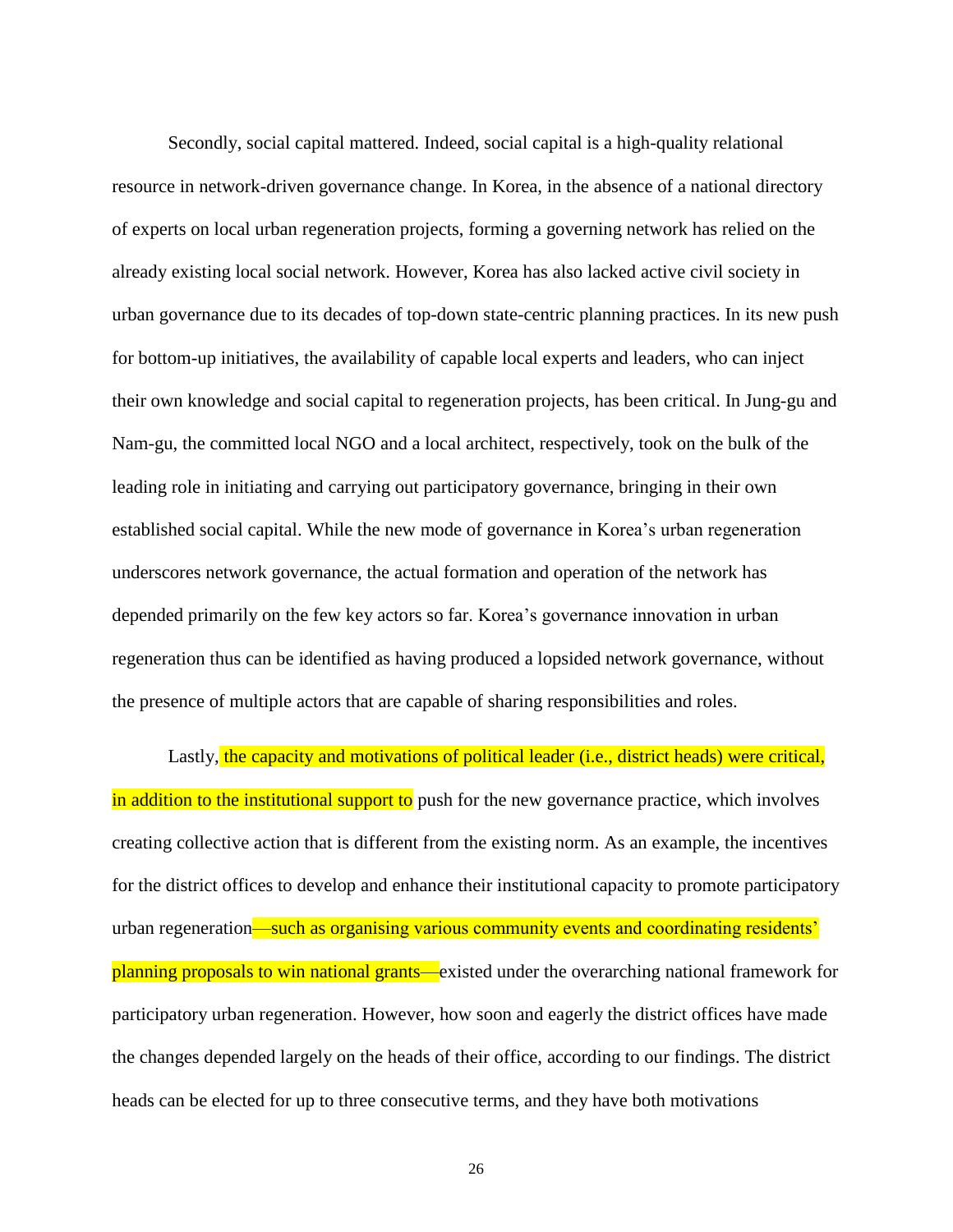(especially when there are the 'right' cultural assumptions for the change) and administrative means to institutionalise participatory urban regeneration within the district offices. In the cases of Jung-gu and Nam-gu, their close knowledge about their districts have also contributed positively to promoting community participation; in Jung-gu, its head even acted as a critical leader with important relational resources in a few key downtown regeneration projects. Both cases seem to show how the strong commitment from the district heads to break through the established policy practices can be important in materialising governance innovation.

While we identified these critical factors to have institutionalised participatory urban regeneration as a 'governance process' in Jung-gu and Nam-gu, at the same time, we also illustrated how the institutionalisation did not indicate the formation of a balanced network governance with mature grassroots participation. Instead, there emerged an asymmetrical network governance, led by few dedicated local leaders and experts, which works for now but may not be sustainable in the long-term. What we can surmise is that despite strong local demand (or cultural assumptions) for participatory governance in the society, whether there is a capacity to realise it as envisioned on the ground is another issue. There appear to be dual cultural assumptions here. One is the general acceptance and expectation that participatory governance is important in urban regeneration, which have greatly facilitated episodes and governance processes at the district (as well as city and national) level in Korea. However, the cultural assumptions necessary for the process—i.e., one's willingness, as a social actor or part of a social group, to proactively bring knowledge and relational resources to urban regeneration projects—seem to be relatively weak.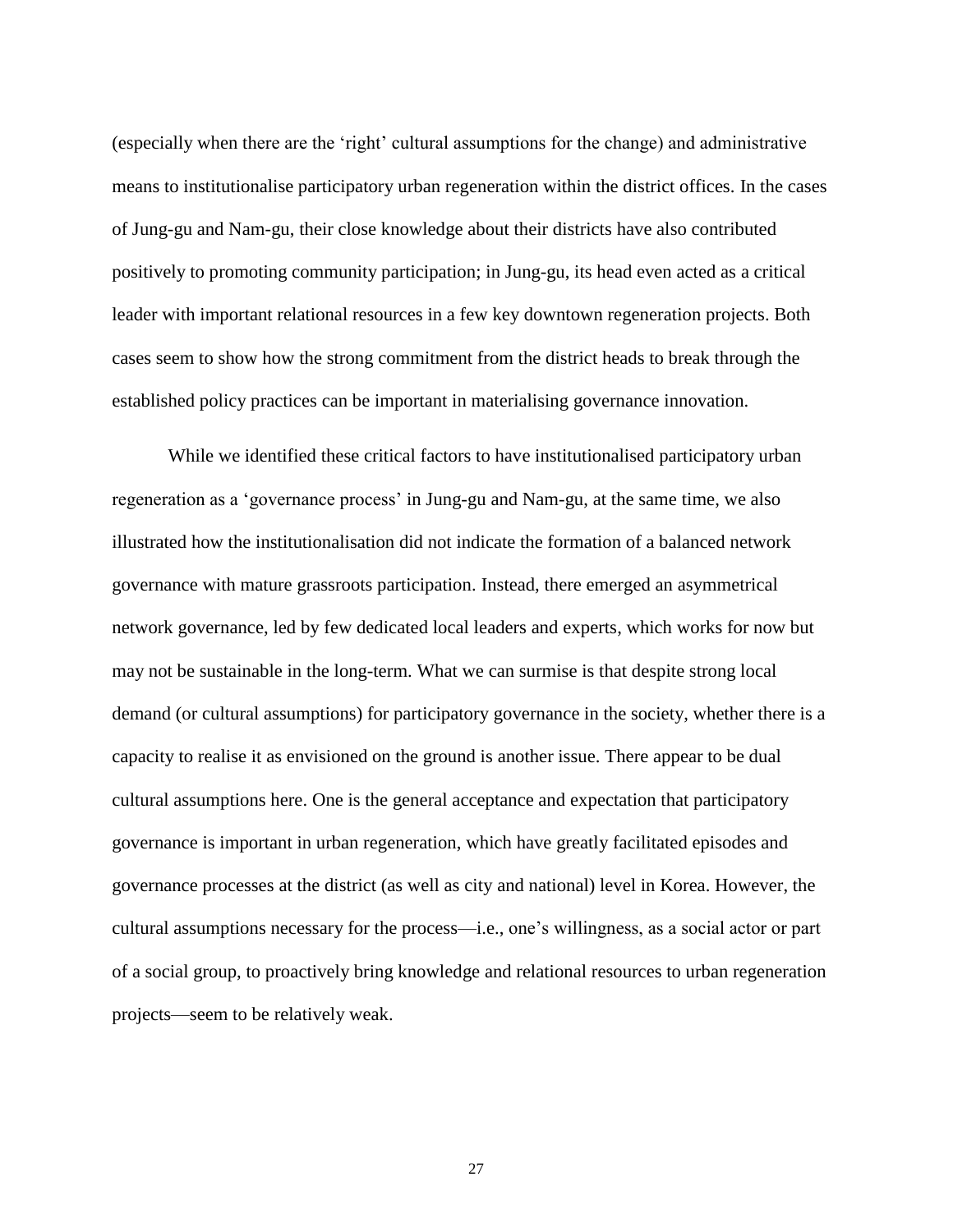Moreover, although the process of governance innovation purports to be decentralised to a district level, what actually triggers district governments to commit to proactively initiating and sustaining governance innovation is highly subject to the funding availability from the national government. In this regard, the territorialised re-scaling of urban governance has not, and is unlikely to be, fully materialised in Korea. What has instead taken shape is the national coordination and institutional planning for local participatory governance, leading to a new multi-scalar system of governance innovation. There are a number of developing countries and cities undergoing similar pressures to move from their hierarchical planning to more participatory urban governance in the context of decentralisation and local democracy today. We suggest studying their governance innovation with the sociological institutional approach for comparative and valuable insights.

# **References**

- 1. Bae, S., Chun, H., & Kim, S. (2005). Rehousing strategies for residents in the residential environment improvement project. *Report*, Anyang, Korea: Korea Research Institute for Human Settlements.
- 2. Bekkers, V., & Edwards, A. (2007). Legitimacy and democracy: A conceptual framework for assessing governance practices. In V. Bekkers, G. Dijkstra, A. Edwards, & M. Fenger (Eds.), *Governance and the democratic deficit: Assessing the democratic legitimacy of governance practices* (pp. 35−60)*.* Hampshire, U.K. and Burlinton, U.S.A.: Ashgate.
- 3. Booher, D. & Innes, J. (2002). Network power for collaborative planning. *Journal of Planning Education and Research, 21*, 221−236.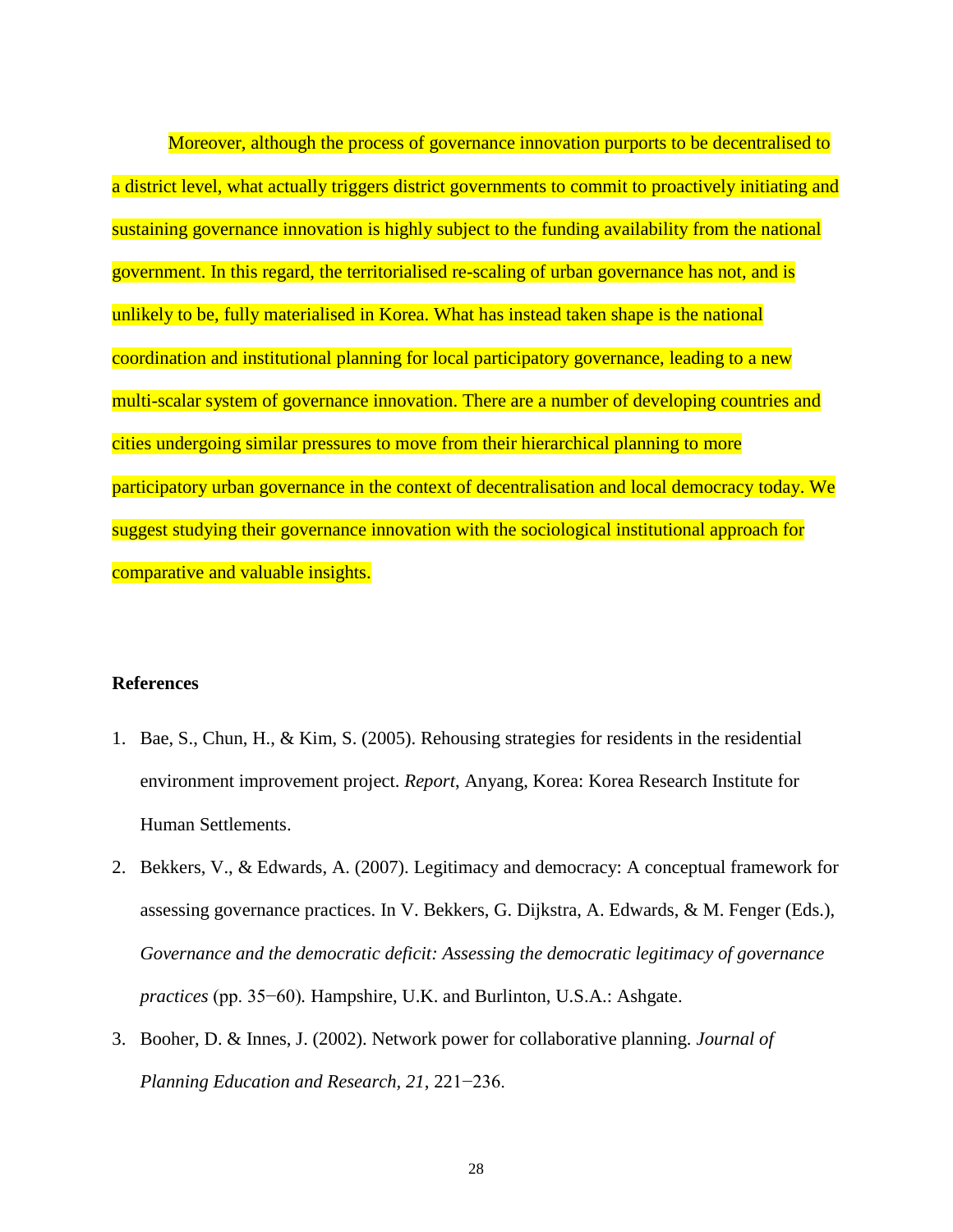- 4. Brenner, N. (2004). *New state spaces: Urban governance and the rescaling of statehood*. Oxford: Oxford University Press.
- 5. Cho, I. S., & Križnik, B. (2017). *Community-based urban development: Evolving urban paradigms in Singapore and Seoul*. Singapore: Springer.
- 6. Daegu Creative Urban Regeneration Centre (DCURC). (2015). *Participatory planning ideas compilation 2011−2015*. Daegu: Daegu Creative Urban Regeneration Centre.
- 7. Daegu Metropolitan Government (DMG). (2017a). *Summary of budget for FY2017*. Daegu: Daegu Metropolitan Government.
- 8. Daegu Metropolitan Government (DMG). (2017b). *The mecca of urban regeneration—its trend and starting point: Seeing Jung-gu through photos, 2006-2017.* Daegu: Daegu Metropolitan Government.
- 9. Davies, J. S. (2005). Local governance and the dialectics of hierarchy, market and network. *Policy Studies, 26*, 311–335.
- 10. Eikenberry, A. M. (2007). Symposium–Theorizing governance beyond the state. *Administrative Theory and Praxis, 29*, 193–197.
- 11. Fromhold-Eisebith, M., & Eisebith, G. (2005). How to institutionalize innovative clusters? Comparing explicit top-down and implicit bottom-up approaches. *Research Policy*, *34*, 1250–1268.
- 12. Gallent, N., & Robinson, S. (2012). *Neighbourhood planning: Communities, networks and governance*. Bristol: Policy.
- 13. Gualini, E. (2002). Institutional capacity building as an issue of collective action and institutionalization: Some theoretical remarks. In G. Cars (Ed.), *Urban governance,*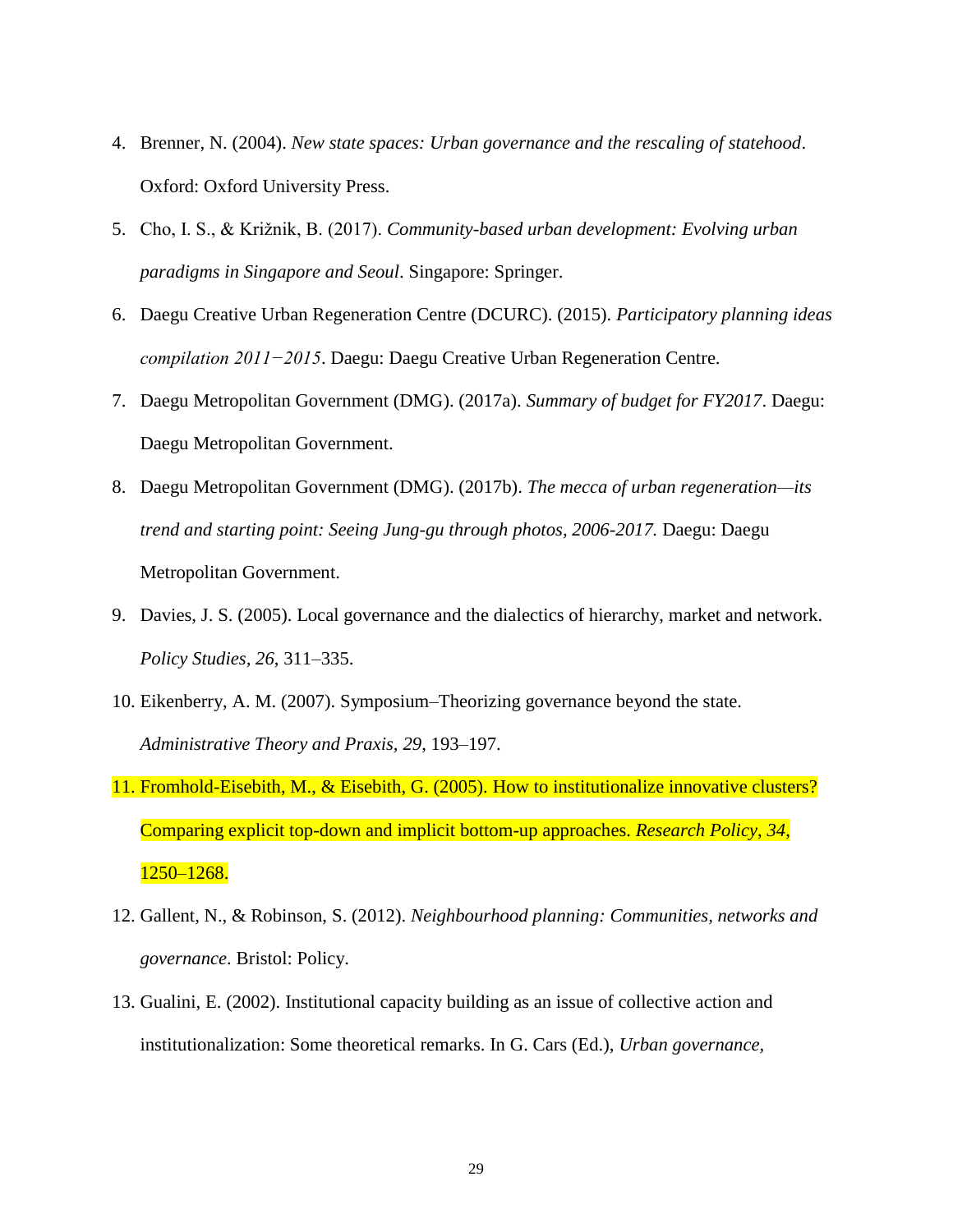*institutional capacity and social milieux* (pp. 29–44). Hampshire, U. K. and Burlington, U.S.A.: Ashgate.

- 14. Harada, Y., & Jørgensen, G. (2016). Area-based urban regeneration comparing Denmark and Japan. *Planning Practice and Research, 31,* 359–382.
- 15. Harvey, D. (1989). From managerialism to entrepreneurialism: The transformation in urban governance in late capitalism. *Geografiska Annaler Series B, Human Geography, 71*, 3–17.
- 16. Harvey, D. (2003). The right to the city. *International Journal of Urban and Regional Research, 27*, 939–941.
- 17. Healey, P. (1999). Institutionalist analysis, communicative planning, and shaping places. *Journal of Planning Education and Research, 19*, 111-121.
- 18. Healey, P. (2004). The treatment of space and place in the new strategic spatial planning in Europe. *International Journal of Urban and Regional Research, 28*, 45-67.
- 19. Healey, P. (2006). Transforming governance: Challenges of institutional adaptation and a new politics of space. *European Planning Studies, 14*, 299–320.
- 20. Healey, P., Cars, G., Madanipour, A., & de Magãlhaes, C. (2002). Transforming governance, institutionalist analysis and institutional capacity. In G. Cars (Ed.), *Urban governance, institutional capacity and social milieux* (pp. 6–28). Hampshire, U. K. and Burlington, U.S.A.: Ashgate.
- 21. Hohn, U., & Neuer, B. (2006). New urban governance: Institutional change and consequences for urban development. *European Planning Studies, 14*, 291–298.
- 22. Hong, K. G., Choi, M. S., Park, B. S., Kim, J. S., Kwon, H. I., Kim, K. B., Park, M. K., Kwon, D. H., & Jeong, H. S. (2013). Urban revitalization projects in Korea: Now and the Future. *Urban Information Service, 372*, 3–26.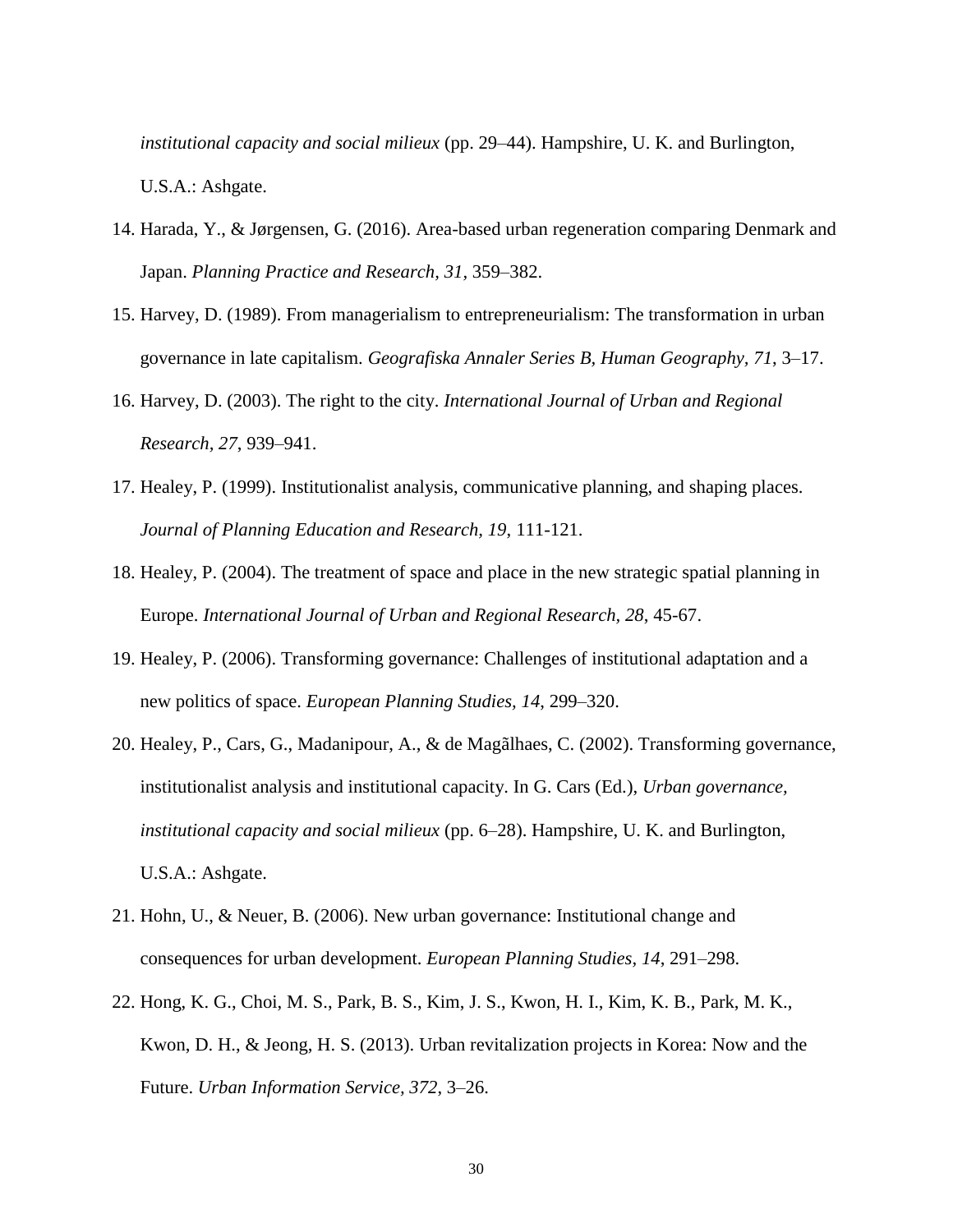- 23. Jessop, B. (1998). The rise of governance and the risks of failure: The case of economic development. *International Social Science Journal, 50*, 29–45.
- 24. Jeong, Y. G. (2009, September 21). 16,000 visited Sang-hwa Gotaek last year. *Donga Ilbo*. <http://news.donga.com/3/all/20090814/8766917/1> Accessed 27 April 2018.
- 25. Jeong, J. H. (2014, November 26). Community participation is key for successful regeneration. *Yeongnam Ilbo*. <http://m.yeongnam.com/jsp/view.jsp?nkey=20141126.010030718090001> Accessed 30 April 2018.
- 26. Joo, Y. M., & Seo, B. (2018). Dual policy to fight urban shrinkage: Daegu, South Korea. *Cities, 73*, 128–137.
- 27. Kim, J. S. (n. d.). Apsan Matdulle-gil based on community-oriented collaborative partnerships. *Urban Information Network*. [https://ubin.krihs.re.kr/ubin/mobile/cityis/korea\\_city\\_instance\\_view.php?no=1360](https://ubin.krihs.re.kr/ubin/mobile/cityis/korea_city_instance_view.php?no=1360) Accessed 14 November 2018.
- 28. Kim, W. J. (2015, October 27). Dalseo-gu won an excellence award for 'Miro Maeul Community Building'. *Daegu Ilbo*.<http://www.idaegu.com/?c=6&uid=327323> Accessed 2 April 2018.
- 29. Kim, J. H. (2016). 'Red Block' reborn as a multi-cultural zone for the young. *DCURC Webzine No. 3*.

[http://webzine.dgucenter.or.kr/webzine/bbs/board.php?bo\\_table=example\\_daegu&wr\\_id=3&](http://webzine.dgucenter.or.kr/webzine/bbs/board.php?bo_table=example_daegu&wr_id=3&SA=&page=5) [SA=&page=5](http://webzine.dgucenter.or.kr/webzine/bbs/board.php?bo_table=example_daegu&wr_id=3&SA=&page=5) Accessed 15 April 2018.

30. Kim, Y. H. (2017, October 17). The time has stopped for thirty years in the inner city of Daegu. *Jungang Ilbo*.<http://news.joins.com/article/22018019> Accessed 30 April 2018.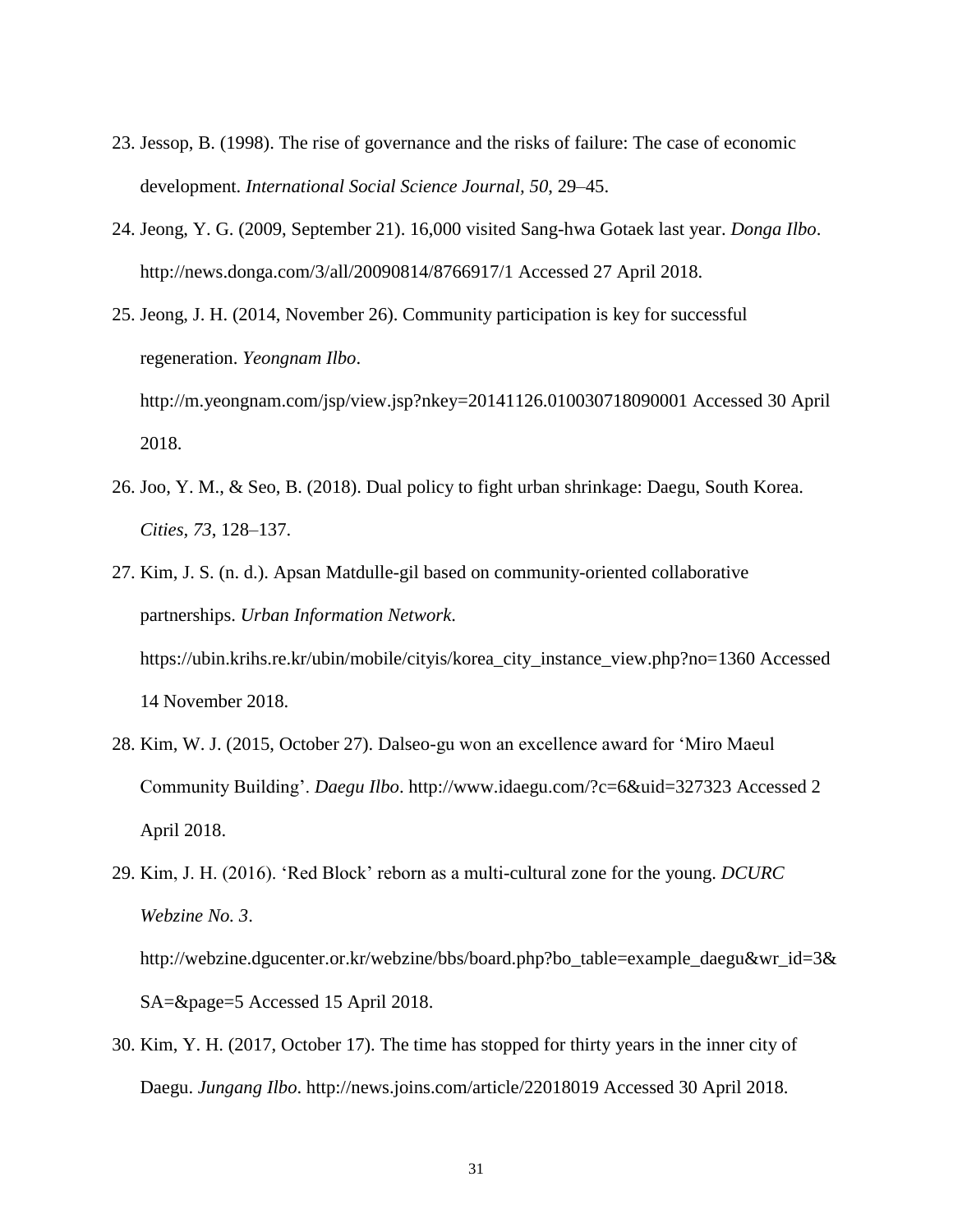- 31. Kim, Y. S. (2017). *Intermediary organisations for urban regeneration: Now and the future*. Seoul: National Assembly Research Service.
- 32. Kim, H. J., & Kim, R. H. (2016). How can the state fund for urban regeneration be improved? *Journal of the Korean Urban Management Association, 29*, 63–90.
- 33. Korea Research Institute for Human Settlements (KRIHS). (2011). *The success and challenges of the 'building liveable cities' pilot projects*. Anyang, Korea: KRIHS.
- 34. Korea Research Institute for Human Settlements (KRIHS). (2012). *Re-identifying Daegu*. Anyang, Korea: KRIHS.
- 35. Korea Research Institute for Human Settlements (KRIHS). (2013). The legitimacy of urban regeneration and policy issues. *KRIHS Policy Brief, No. 416*. Anyang, Korea: KRIHS.
- 36. Lidegaard, C., Nuccio, M., & Bille, T. (2018). Fostering and planning urban regeneration: The governance of cultural districts in Copenhagen. *European Planning Studies, 26*, 1–19.
- 37. Mommaas, H. (2004). Cultural clusters and the post-industrial city: Towards the remapping of urban cultural policy. *Urban Studies, 41*, 507–532.
- 38. Muir, J. (2004). Public participation in area‐based urban regeneration programmes. *Housing Studies, 19*, 947–966.
- 39. Namgu Urban Regeneration Center (NURC). (2017). [http://www.citynamgu.net](http://www.citynamgu.net/) Accessed 20 April 2018.
- 40. Ng, M. K. (2018). Urban renewal, sense of community and social capital: A case study of two neighbourhoods in Hong Kong. In J. Clark & N. Wise (Eds.), *Urban renewal, community and participation* (pp. 1–23)*.* Cham, Switzerland: Springer.
- 41. Oh, P. R. (2013). Participatory urban regeneration. *Architecture and Urban Policy Trends, 11*, 34–57.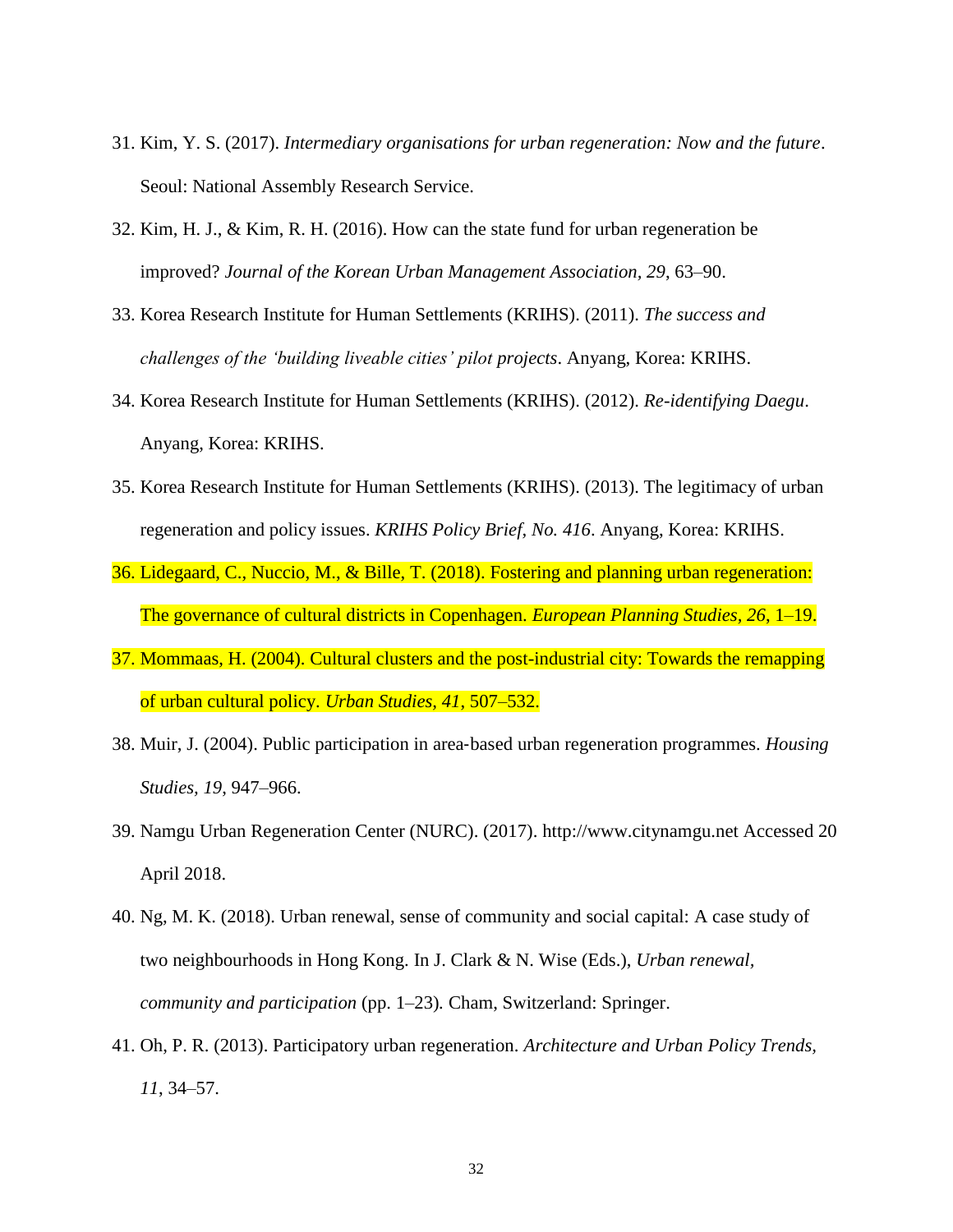- 42. Paddison, R. (2002). From unified local government to decentred local governance: The 'institutional turn' in Glasgow. *GeoJournal, 58*, 11–21.
- 43. Park, S. H., & Kim, J. E. (2018). Constructing 'participating citizen': Urban regeneration activists and changing state-civil society relation in Seoul. *Space & Environment, 28*, 48-81.
- 44. Park, J. G., & Lee, Y. A. (2009). The role of urban planning in the process of making liveable cities in Korea. In M. Horita & H. Koizumi (Eds.), *Innovations in collaborative urban regeneration* (pp. 133–146). Tokyo: Springer.
- 45. Peters, B., Pierre, J., & King, D. (2005). The politics of path dependency: Political conflict in historical institutionalism. *The Journal of Politics, 67*, 1275−1300.
- 46. Pierre, J. (1999). Models of urban governance: The institutional dimension of urban politics. *Urban Affairs Review, 34,* 372−396.
- 47. Rhodes, R. A. W. (1996). The new governance: Governing without government. *Political Studies, 44*, 652−667.
- 48. Ryu, T. H. (2014). Re-identifying Daegu: Public-led urbanism. In S. H. Park (Ed.), *Beyond a creative city: From cultural development to creative communities* (pp. 241–271). Paju: Nanam Publishing House.
- 49. Shin, H. B. (2009). Property-based redevelopment and gentrification: The case of Seoul, South Korea. *Geoforum, 40*, 906–917.
- 50. Sorensen, E., & Torfing, J. (2005). Network governance and post-liberal democracy. *Administrative Theory and Praxis, 27*, 197–237.
- 51. Stoker, G. (2004). *Transforming local governance: From Thatcherism to new labour*. New York: Palgrave.